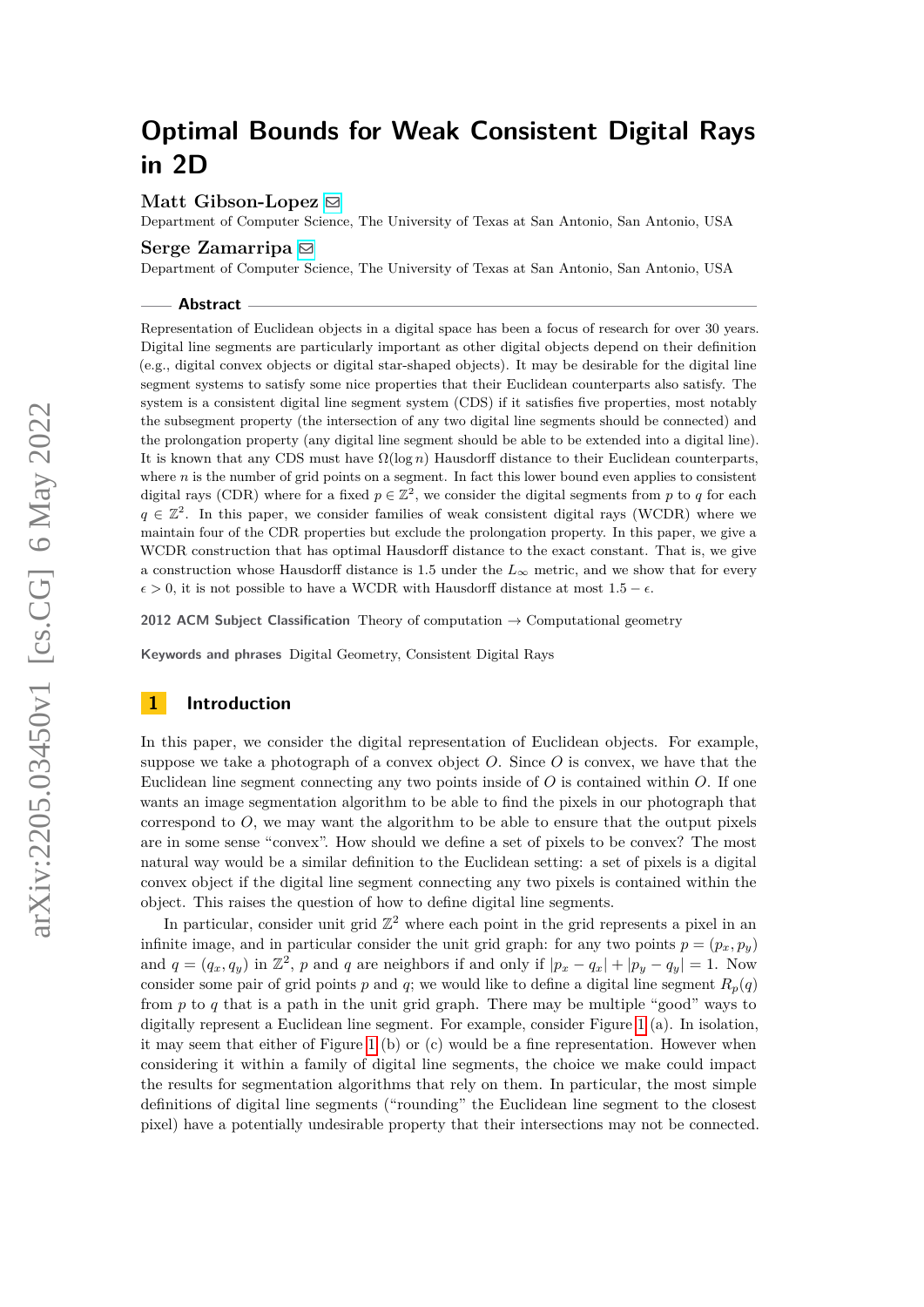<span id="page-1-0"></span>

<span id="page-1-1"></span>**Figure 1** (a) Euclidean line to digitize. (b) One option. (c) Another option.





**Figure 2** Rounding two Euclidean line segments.

See Figure [2.](#page-1-1) In scenarios where we are not concerned with individual digital line segments but rather multiple digital line segments (e.g., we are interested in digital convex objects), it may be desirable to consider carefully constructed digital line segment systems that satisfy some nice properties.

For any point  $o \in \mathbb{Z}^2$ , we call the set of all digital line segments  $R_o(p)$  for each  $p \in \mathbb{Z}^2$  a *digital ray system Ro*. Intuitively a digital ray system is a family of digital line segments that all share *o* as a common endpoint. A *digital line segment system* has  $R_p(q)$  defined for every  $p, q \in \mathbb{Z}^2$ .

### **1.1 Consistent Digital Line Segments**

To deal with these issues, past researchers have considered systems of digital rays and digital line segments that collectively satisfy some properties that are also satisfied by their Euclidean counterparts. In particular [\[7,](#page-23-0) [6,](#page-23-1) [4,](#page-23-2) [5,](#page-23-3) [1\]](#page-22-0) has considered systems that satisfy the following five properties.

- (S1) *Grid path property:* For all  $p, q \in \mathbb{Z}^2$ ,  $R_p(q)$  is the points of a path from *p* to *q* in the grid topology.
- (S2) *Symmetry property:* For all  $p, q \in \mathbb{Z}^2$ , we have  $R_p(q) = R_q(p)$ .
- (S3) *Subsegment property:* For all  $p, q \in \mathbb{Z}^2$  and every  $r, s \in R_p(q)$ , we have  $R_r(s) \subseteq R_p(q)$ .
- (S4) *Prolongation property:* For all  $p, q \in \mathbb{Z}^2$ , there exists  $r \in \mathbb{Z}^2$ , such that  $r \notin R_p(q)$  and  $R_p(q) \subseteq R_p(r)$ .
- (S5) Monotonicity property: For all  $p, q \in \mathbb{Z}^2$ , if  $p_x = q_x = c_1$  for any  $c_1$  (resp.  $p_y = q_y = c_2$ ) for any  $c_2$ ), then every point  $r \in R_p(q)$  has  $r_x = c_1$  (resp.  $r_y = c_2$ ).

Properties (S2) and (S3) are quite natural to ask for; the subsegment property (S3) is motivated by the fact that the intersection of any two Euclidean line segments is connected,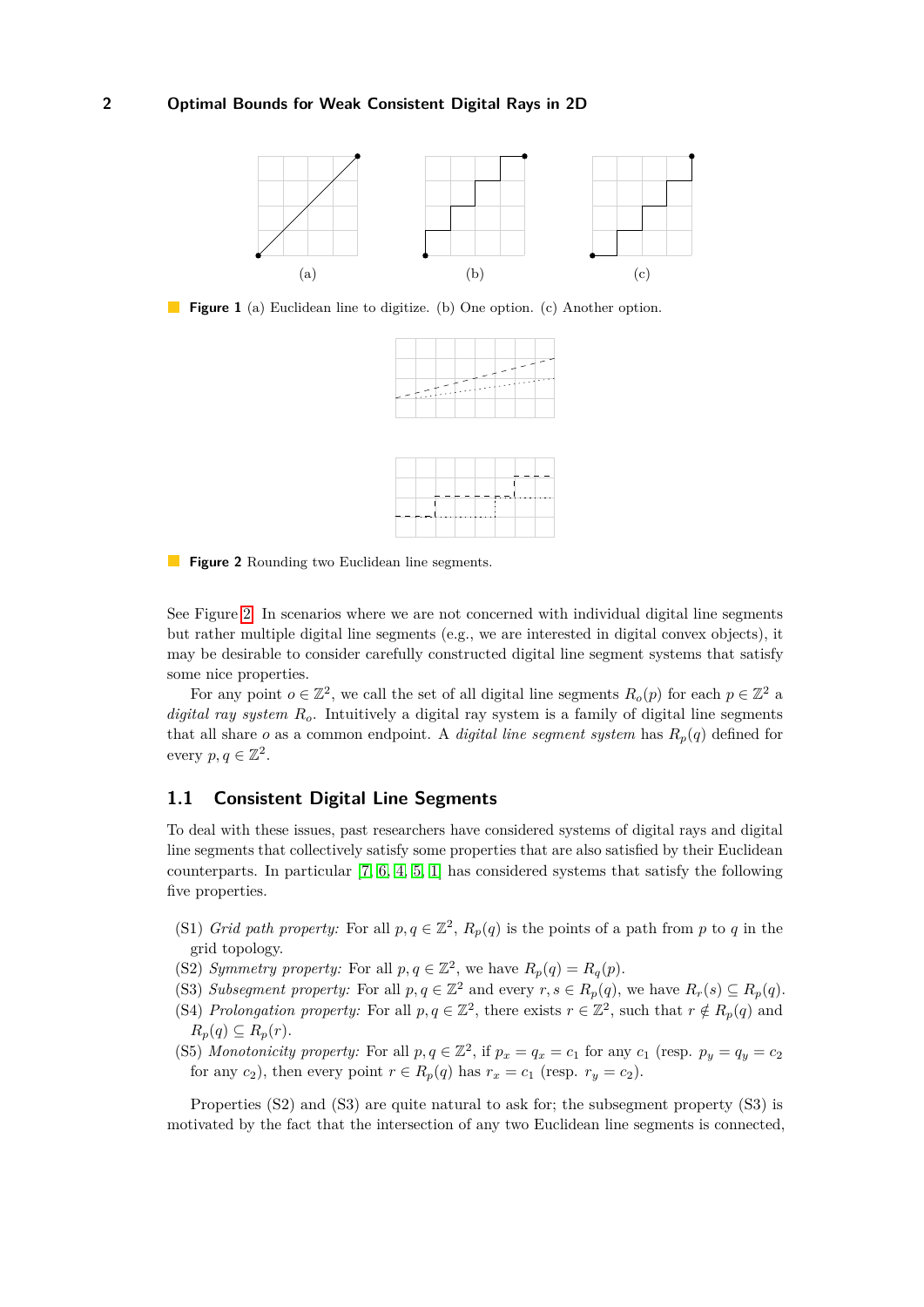<span id="page-2-0"></span>

**Figure 3** (a) A CDR for (0*,* 0) that satisfies (S4). (b) A set of digital rays from (0*,* 0) that do not satisfy (S4). In particular, the segments  $R_{(0,0)}((1,3))$  and  $R_{(0,0)}((2,1))$  do not prolong.

and this property is violated by simple rounding schemes. The prolongation property (S4) is motivated by the fact that any Euclidean line segment can be extended to an infinite line, and we may want a similar property to hold for our digital line segments. While (S1)-(S4) form a natural set of axioms for digital segments, there are pathological examples of segments that satisfy these properties which we would like to rule out. For example, Christ et al. [\[6\]](#page-23-1) describe a CDS where a double spiral is centered at some point in  $\mathbb{Z}^2$ , traversing all points of  $\mathbb{Z}^2$ . A CDS is obtained by defining  $R_p(q)$  to be the subsegment of this spiral connecting *p* and *q*. To rule out these CDSes, property (S5) was added.

A digital ray system that satisfies properties (S1)-(S5) is called a *consistent digital ray system* or CDR for short. A digital line segment system that satisfies (S1)-(S5) is called a *consistent digital line segment system* or CDS for short. A CDR *R<sup>o</sup>* (or the rays for a single point in a CDS) can be viewed as a tree rooted at *o*, where the segment  $R_o(p)$  is the unique simple path between  $o$  and  $p$  in the tree. Note that the segments must be a tree because of property (S3). See Figure [3](#page-2-0) (a) for an example CDR for  $(0,0)$  to all grid points  $(x, y)$  such that  $x \geq 0, y \geq 0$ , and  $x + y \leq 5$ . See Figure [3](#page-2-0) (b) for an example of digital segments that satisfy all properties except for (S4). Since they still satisfy (S3), the rooted tree perspective still applies to these segments.

### **1.1.1 Previous Work on CDSes and CDRs**

Luby [\[8\]](#page-23-4) considers *grid geometries* which are equivalent to systems of digital line segments satisfying (S1), (S2), (S5) described in this paper, and various works have considered CDRs and CDSes as defined above. Past work has shown that there are many different CDR and CDS systems, so how should we measure the quality of such a system? Past work usually measures the error of a system by considering the Hausdorff distance of a system. For each grid point  $v \in R_p(q)$ , the distance from v to the Euclidean line segment  $\overline{pq}$  is usually defined to be the Euclidean distance between *v* and the closest point to *v* on  $\overline{pq}$ . Then the error of  $R_p(q)$ , which we denote  $E(R_p(q))$ , is the maximum distance from *v* to  $\overline{pq}$  over all  $v \in R_p(q)$ . The error of a CDR or a CDS is then defined to be  $\sup_{p,q\in\mathbb{Z}^2} \{E(R_p(q))\}$ . Chun et al. [\[7\]](#page-23-0) give an Ω(log *n*) lower bound on the error of a CDR where *n* is the number of grid points on a digital segment (i.e.,  $n := |p_x - q_x| + |p_y - q_y|$  for  $R_p(q)$ ) which of course also applies to CDSes. Chun et al. give a construction of CDRs that satisfy the desired properties (S1)-(S5) with a tight upper bound of  $O(\log n)$  on the error. Note that the lower bound is due to combining properties (S3), (S4) and (S5). For example, if we are willing to drop property (S3) then digital line segment systems with *O*(1) error are easily obtained, for example the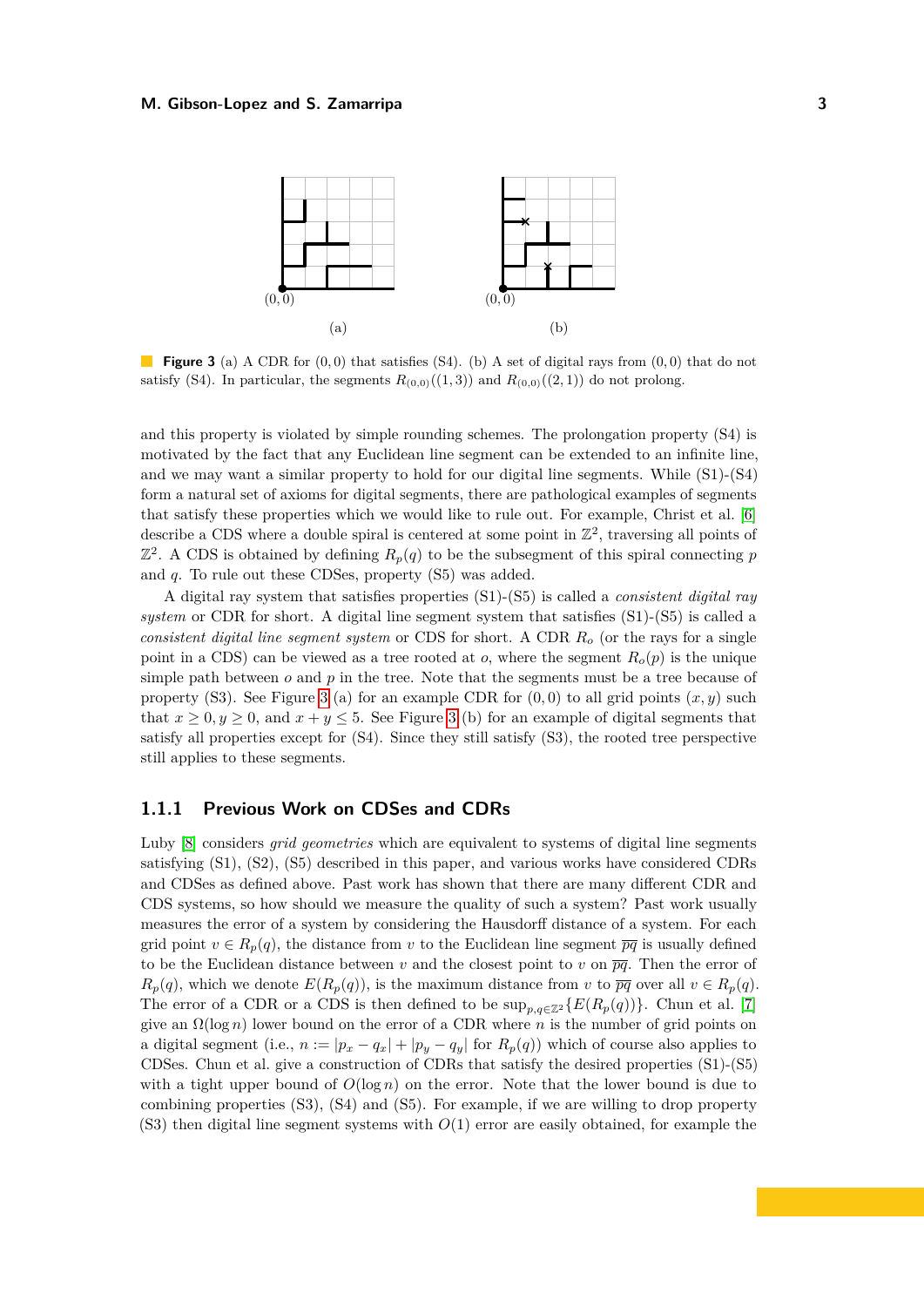trivial "rounding" scheme used in Figure [1](#page-1-0) (d). This system clearly satisfies (S5), and we can see that it will satisfy (S4) as well. Without loss of generality assume that  $p = (0,0)$ . Then  $R_p(q)$  will clearly extend to  $R_p(r)$  where  $r = (2q_x, 2q_y)$  as p, q, and r are co-linear. Chun et al. [\[7\]](#page-23-0) also show that if  $(S5)$  is relaxed, then  $O(1)$  error is possible, although they describe the segments as "locally snake-like almost everywhere" but the segments may be acceptable if the resolution of the grid is sufficiently large. Christ et al. [\[6\]](#page-23-1) extend the upper bound results from CDRs to CDSs by giving an optimal *O*(log *n*) upper bound the error for a CDS in  $\mathbb{Z}^2$ . Chowdhury and Gibson have a pair of papers [\[4,](#page-23-2) [5\]](#page-23-3) providing a characterization of CDSes in  $\mathbb{Z}^2$ .

Most of the previous works listed above only apply to two-dimensional grids, but each of the properties (S1)-(S5) have natural generalizations to higher dimensions, and we may be interested in computing CDRs and CDSes for higher dimensions. The construction of Chun et al. [\[7\]](#page-23-0) for two-dimensional CDRs can be extended to obtain an  $O(\log n)$  construction for a CDR in a three-dimensional grid. More recently Chiu and Korman [\[1\]](#page-22-0) have considered extending the two-dimensional results of [\[6\]](#page-23-1) to three dimensions, and they show that at times they are able to obtain three-dimensional CDRs with error  $\Omega(\log n)$ , and even at times they can obtain a three-dimensional CDS, but unfortunately these systems have error  $\Omega(n)$ .

### **1.2 Weak Consistent Digital Rays**

Suppose we have a CDR  $R_o$  in  $\mathbb{Z}^3$  where  $o = (0,0,0)$ , and suppose we consider the twodimensional "slice" of points  $v = (v_x, v_y, v_z)$  such that  $v_z = 0$ . Now consider the digital rays  $R<sub>o</sub>(v)$  for each such *v*. These rays must satisfy (S1), (S2), (S3), and (S5). If any of these properties would be violated then the original CDR system would have to violate the same property; however, the two-dimensional slice does *not* have to satisfy (S4). Indeed, there may be a *v* with  $v_z = 0$  such that the digital segment  $R_o(v)$  does not "extend" to any other point *v*' such that  $v'_z = 0$  but instead extends "up" to the point  $(v_x, v_y, v_z + 1)$ .

This sparked the initial interest in what are called *weak consistent digital rays* (WCDR) where the segments should satisfy all of the CDR properties except (S4). In particular, the  $\Omega(\log n)$  error lower bound of [\[7\]](#page-23-0) for two-dimensional CDRs critically relies upon (S4). Consider a (not-weak) CDR *R<sup>o</sup>* in two-dimensions, and let *Q*<sup>1</sup> denote the "first quadrant" of *o*, that is  $v \in Q_1$  if and only if  $v_x \geq 0$  and  $v_y \geq 0$ . For any  $d \in \mathbb{N}$ , let *diagonal d* denote the Euclidean line  $x + y = d$ . For any  $v \in Q_1$ , we say that *v* is *on* diagonal  $v_x + v_y$ . Consider the "extension" of  $R_o$  from the points on diagonal *d* to the points on diagonal  $d+1$ . Chun et al. show that there must be exactly 1 *split point s* on diagonal *d* such that  $R_o(s)$  extends to both  $(s_x, s_y + 1)$  and  $(s_x + 1, s_y)$ . For an example, see Figure [4](#page-4-0) (a) which shows the extensions of the CDR from Figure [3](#page-2-0) (a) from diagonal 4 to diagonal 5. Then for every point *v* on diagonal *d* such that  $v_x < s_x$ , it only extends vertically to  $(v_x, v_y + 1)$ , and every point *v* on diagonal *d* such that  $v_x > s_x$  only extends horizontally to  $(v_x + 1, v_y)$ . This structure of CDRs helps lead to the error lower bound. In the context of a WCDR, this split point property no longer holds. Instead of picking a single split point on diagonal *d* that then forces the extension of all other points on diagonal *d*, we can let each point on diagonal  $d+1$  pick a "parent" point on diagonal *d* (using the rooted tree perspective of a WCDR), and these parent selections do not need to be coordinated in any way since we do not have the requirement that segments on diagonal  $d$  must extend to diagonal  $d+1$ . See Figure [4](#page-4-0) (b) which shows the WCDR from Figure [3](#page-2-0) (b) between diagonals 4 and 5. Points that are not chosen to be a parent are called *inner leaves*. Suppose on diagonal *d* we have that the number of inner leaves is x. Then it is not difficult to see that there will be  $x + 1$  split points on diagonal *d*, and when scanning the points on diagonal *d* from left to right, we alternate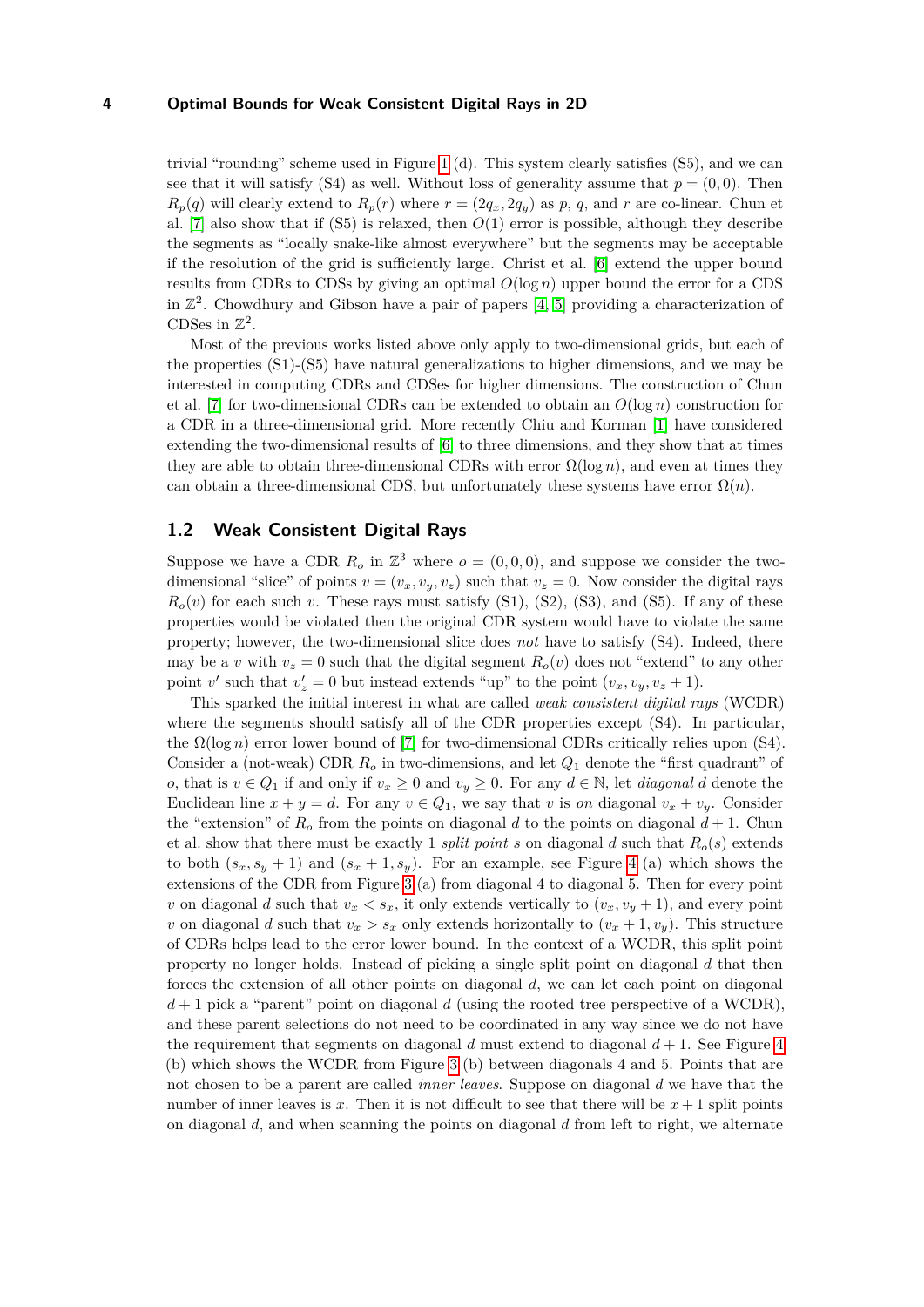<span id="page-4-0"></span>

**Figure 4** (a) A CDR extension with a single split point *s*. (b) A WCDR extension with two split points and an inner leaf.

between encountering split points and inner leaves, and the first and last will be split points. This difference in structure creates the possibility of having *o*(log *n*) WCDRs, which in turn implies that it may be possible to obtain a (non-weak) CDR in  $\mathbb{Z}^3$  with  $o(\log n)$  error.

Chiu et al. [\[2\]](#page-22-1) considered 2D WCDRs and considered their impact on (non-weak) CDRs in higher dimensions. In particular, they consider the tradeoff between the number of inner leaves a 2D WCDR can have and the error of the system. Indeed if a system does not have any inner leaves, then it is just a regular CDR and the  $\Omega(\log n)$  error bound applies. It may be possible to introduce some number of inner leaves to obtain a 2D WCDR with error  $o(\log n)$ . How many inner leaves do we need to, say, obtain an error of  $O(1)$ ? They show that any WCDR defined for all points  $p \in Q_1$  such that  $p_x + p_y \leq N$  and has *k* inner leaves between diagonals  $N/2$  and  $N$  has error  $\Omega(\frac{N \log N}{N+k})$ . They then show the impact this has on (non-weak) CDRs in higher dimensions, as every inner leaf on a 2D slice must extend to a point not on this slice which will impact other slices. They use this to show that any CDR in *d* dimensions has error  $\Omega(\log^{\frac{1}{d-1}} N)$ . They also consider what is the minimum number of inner leaves needed to obtain a WCDR with error *e*. In the full version of their paper [\[3\]](#page-23-5), they give a system with error 2.5 under the  $L_{\infty}$  metric establishing that  $O(1)$  error is in fact possible. Note that their  $\Omega(\frac{N \log N}{N+k})$  lower bound implies that  $k \in \Omega(N \log N)$  in order to achieve  $O(1)$  error, but their construction has  $k \in \Theta(N^2)$ . This leaves open the question the question as to whether is possible to have a WCDR with  $O(1)$  error and  $o(N^2)$  inner leaves or if the lower bound could be improved.

### **1.3 Our Contribution**

We consider optimizing the error of a 2D WCDR to the exact constant as we view the WCDR to be of general interest. For some users, the  $\Omega(\log n)$  lower bound that comes from including (S3), (S4) and (S5) may be unacceptable. If we wish to achieve  $o(\log n)$  error, then we are forced to drop at least one of these properties. For a user who elects to drop (S3), there are plenty of options available that achieve  $O(1)$  error and also satisfy  $(S4)$  and  $(S5)$  (e.g., a greedy rounding strategy). It's possible to only drop (S5) and obtain *O*(1) error, but a drawback of this system is the "locally snake-like" property that causes the segments to be of different "widths" on different diagonals (e.g, a segment may pass through 1 point on one diagonal but it passes through 3 points on another diagonal). The WCDR is the option for the user who does not want  $\Omega(\log n)$  error but wants (S3) and (S5).

Since we want to optimize the exact constant, we need to pick the error metric carefully (i.e., use  $L_{\infty}$ ,  $L_2$ , etc.). Chiu et al. used  $L_{\infty}$  metric in their 2.5 error construction, and we believe that the  $L_{\infty}$  metric indeed is the metric that best captures the error of a system.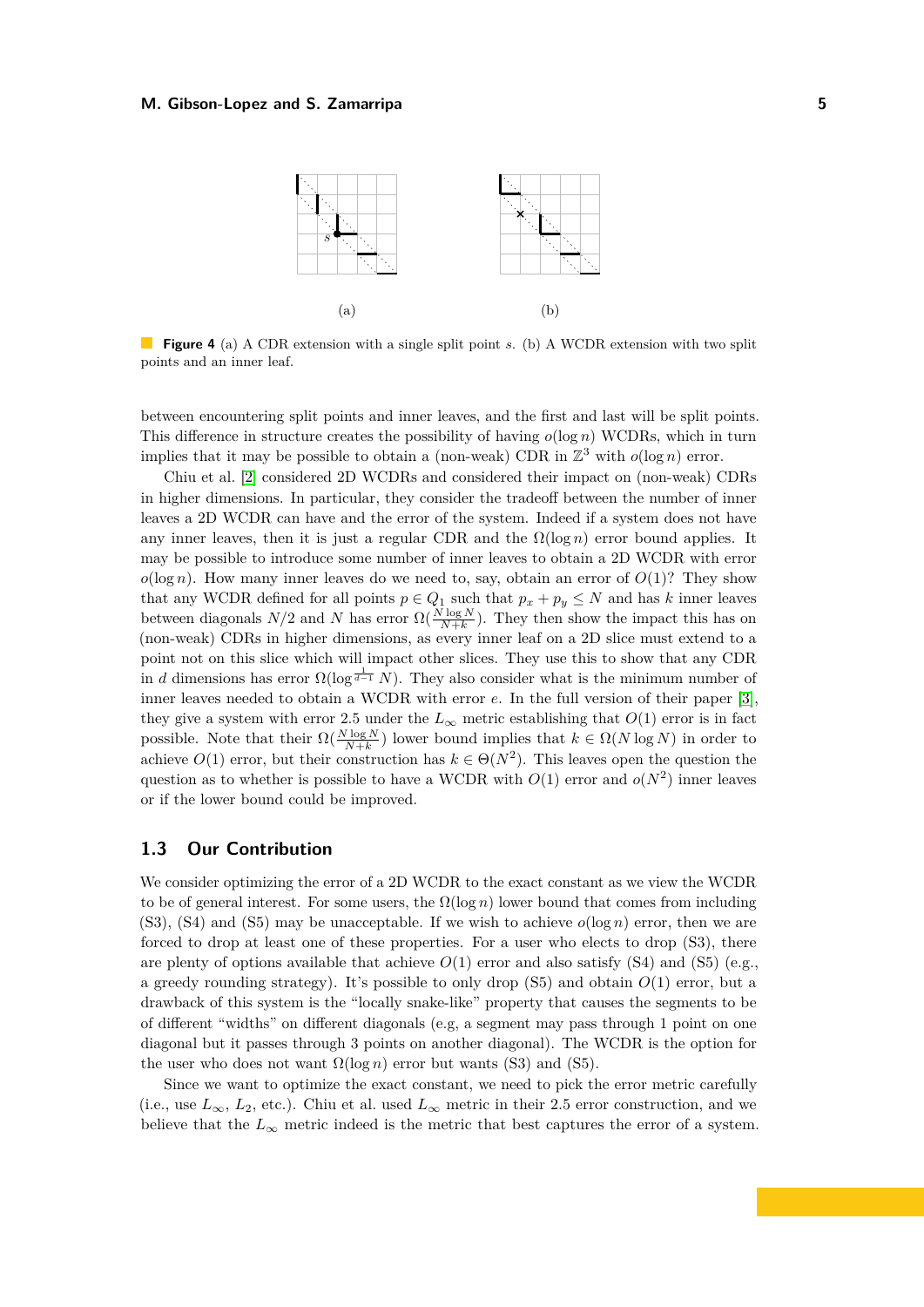That is, the diagonals 1 to  $p_x + p_y$  form a kind of parametrization of  $\overline{op}$ , and when picking a point *v* on diagonal *d* to be on  $R_o(p)$ , we argue the goal should be to minimize the distance of *v* to the intersection of diagonal *d* and  $\overline{op}$ . Let *i* denote this intersection point. Using  $L_{\infty}$ , the point on  $\overline{op}$  that is closest to *v* will always be *i* regardless which *v* on diagonal *d* we are considering. This does not hold for the  $L_2$  metric where the closest point of  $\overline{op}$  to  $(v_x, v_y)$ and  $(v_x + 1, v_y - 1)$  could be two different points. For this reason, we believe that when being careful with constant factors, it is best to consider  $L_{\infty}$ .

### **1.3.1 Our Results.**

In this paper, we give a tight bound on the error of a WCDR in 2D to the exact constant. We prove the following two theorems.

<span id="page-5-1"></span>▶ **Theorem 1.** *There is a WCDR in*  $\mathbb{Z}^2$  *with error 1.5 in the*  $L_{\infty}$  *metric.* 

<span id="page-5-2"></span>**► Theorem 2.** For every  $\epsilon > 0$ , there is no WCDR in  $\mathbb{Z}^2$  with error at most  $1.5 - \epsilon$  in the *L*<sup>∞</sup> *metric.*

We give a WCDR construction  $R_o$  such that for every  $p \in \mathbb{Z}^2$ , we have that the error of  $R_o(p)$  is less than 1.5 in the  $L_{\infty}$  metric, and we show that for any  $\epsilon > 0$  that it is not possible to have a WCDR in 2D with error at most 1.5- $\epsilon$  in the  $L_{\infty}$  metric. Essentially, as the length of the segments gets larger, the error of our construction approaches 1.5 but never reaches it, and our lower bound shows that it is not possible to do better than this.

To state our results in the context of the work of Chiu et al. [\[2\]](#page-22-1), recall they showed that for all segments with length *N* and *k* inner leaves between diagonals *N/*2 and *N* has error  $\Omega(\frac{N \log N}{N+k})$ . This implies that  $\Omega(N \log N)$  inner leaves are required to obtain  $O(1)$  error. We remark that for our construction,  $k \in \Theta(N^2)$ . Our goal was to optimize the error and not minimize the number of inner leaves, but we are not aware of a "simple" way to modify our construction to obtain  $o(N^2)$  inner leaves while maintaining  $O(1)$  error.

#### **1.4 Organization of the Paper**

In Section [2,](#page-5-0) we present our construction with optimal error that proves Theorem [1.](#page-5-1) In Section [3,](#page-10-0) we present the lower bound that proves Theorem [2.](#page-5-2)

### <span id="page-5-0"></span>**2 Upper Bound**

In this section, we present a WCDR construction with error 1.5. We begin with some preliminaries and definitions.

### **2.1 Preliminaries**

We now define some notation that we will use throughout the paper. Let *o* be the origin (0,0). For any point  $p \in Q_1$  such that  $p \neq o$ , let  $D(p) := p_x + p_y$  denote the diagonal that *p* is on, and let  $\ell(p)$  denote the Euclidean line through *o* and *p*. We define  $M(p) := \frac{p_y}{p_x}$  to be the slope of  $\ell(p)$  if  $p_x > 0$ , and otherwise we define  $M(p)$  to be  $\infty$ . Let  $p^{\leftarrow}$ ,  $p^{\downarrow}$ ,  $p^{\rightarrow}$ , and  $p^{\uparrow}$ denote the points  $(p_x - 1, p_y), (p_x, p_y - 1), (p_x + 1, p_y)$ , and  $(p_x, p_y + 1)$  respectively. Let  $p^{\nwarrow}$ and  $p \text{~} \backslash$  denote the points  $(p_x - 1, p_y + 1)$  and  $(p_x + 1, p_y - 1)$  respectively. For two points *p* and *q*, we say *p* is *above*  $\ell(q)$  if  $M(p) > M(q)$ , and we say *p* is *below*  $\ell(q)$  if  $M(p) \leq M(q)$ (i.e., we break ties by saying *p* is below  $\ell(q)$ . We say that *p* is *between*  $\ell(q)$  and  $\ell(q')$  if *p* is below  $\ell(q)$  and is above  $\ell(q')$ .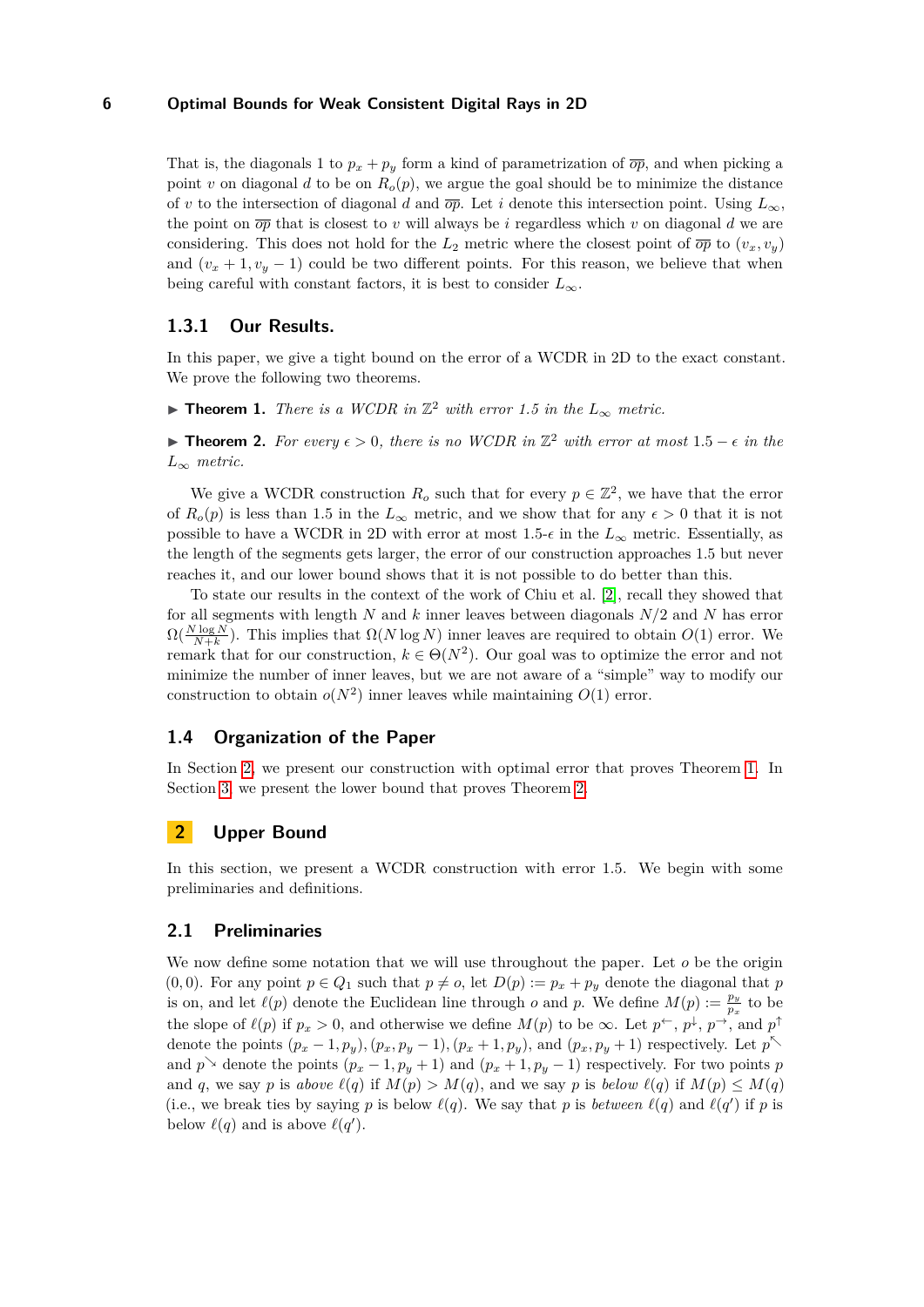

<span id="page-6-0"></span>**Figure 5** An example of *Ro*(*s*) and *Ro*(*p*) splitting apart at *a* and coming back together at *b*. The dashed line represents  $R_o(s)$  and the solid line represents  $R_o(p)$ .

We can view any WCDR as a binary tree rooted at *o*, and then in this setting each point  $v \in Q_1$  such that  $v \neq o$  will have a "parent" on diagonal  $D(v) - 1$ . From this perspective, the following procedure will produce a WCDR  $R_o$  in  $Q_1$ . For each point  $v \in Q_1 \setminus \{o\}$ , if  $v_x = 0$  set *v.parent* =  $v^{\downarrow}$ , else if  $v_y = 0$  set *v.parent* =  $v^{\leftarrow}$ , else arbitrarily choose one of  $v^{\downarrow}$ and  $v^{\leftarrow}$  to be *v.parent*. Then the digital ray  $R_o(p)$  can be computed in "reverse" by starting at *p* and following the parents back to *o*. This procedure clearly satisfies (S1), (S2), and (S5). We can show that  $(S3)$  will be satisfied with a simple proof by contradiction. Assume there exists an  $s \in R_o(p)$  such that  $R_o(s) \nsubseteq R_o(p)$ . As pointed out in [\[6\]](#page-23-1) there must be a point *a* where  $R_o(s)$  and  $R_o(p)$  split apart for the first time, and a point *b* when they first come back together, see Figure [5.](#page-6-0) Note in the figure *b.parent* =  $b^{\leftarrow}$  in  $R_o(s)$  and *b.parent* =  $b^{\downarrow}$  in  $R<sub>o</sub>(p)$ . However, our procedure only allows *b* to select one parent for all segments that pass through *b*, a contradiction. Hence, (S3) holds.

Therefore a construction that was obtained from this procedure will certainly produce a feasible WCDR, and then the goal can be to carefully choose the parents so as to minimize the error. After a WDCR for  $Q_1$  is obtained, it can easily be extended to  $\mathbb{Z}^2$  by "mirroring" the construction to the other quadrants. We remark that regular CDRs that satisfy (S4) also can be viewed as a rooted binary tree in this way, but the key difference between the two problems is that if we want  $(S4)$ , we have to ensure that every point on diagonal  $d-1$ gets picked to be the parent for some point on diagonal *d*. We have no such restriction when considering WCDRs; points on diagonal  $d-1$  that have no points on diagonal  $d$  that pick them to be a parent will be inner leaves.

### **2.2 The construction**

In this section we describe a method for each point in *Q*<sup>1</sup> to pick its parent so that the resulting WCDR has error 1.5. We maintain a pattern on each diagonal *d* such that *d* is a power of 2 starting with diagonal 4. In particular, let  $p$  be a point on diagonal  $2<sup>i</sup>$  for an integer  $i \geq 2$ . Then p will be a split point that will extend to points on diagonal  $2^{i+1}$  if and only if  $p_x$  is odd. If  $p_x$  is even such that  $0 < p_x < 2^i$ , then *p* will be an inner leaf. If  $p_x = 0$ or  $p_x = 2^i$ , then it is on the *x* or *y* axis and only extends to the point of diagonal  $2^{i+1}$  that is on the same axis. See Figure [6](#page-7-0) where the split points are represented as squares and the inner leaves are represented as crosses.

If *p* is such that  $p_x \leq 1$  or  $p_y \leq 1$ , then any monotone segment has error less than 1. We will then focus on the points *p* such that  $p_x \geq 2$  and  $p_y \geq 2$ . For each  $i \geq 0$ , let  $C_i$  denote the points *p* such that  $2^i < D(p) \leq 2^{i+1}$ ,  $p_x \geq 2$ , and  $p_y \geq 2$ . Let  $v_i^j$  denote the point  $(j, 2^i - j)$ (i.e., the point on diagonal  $2^i$  with x-coordinate *j*) for each  $j \in \{1, \ldots, 2^i - 1\}$ , and now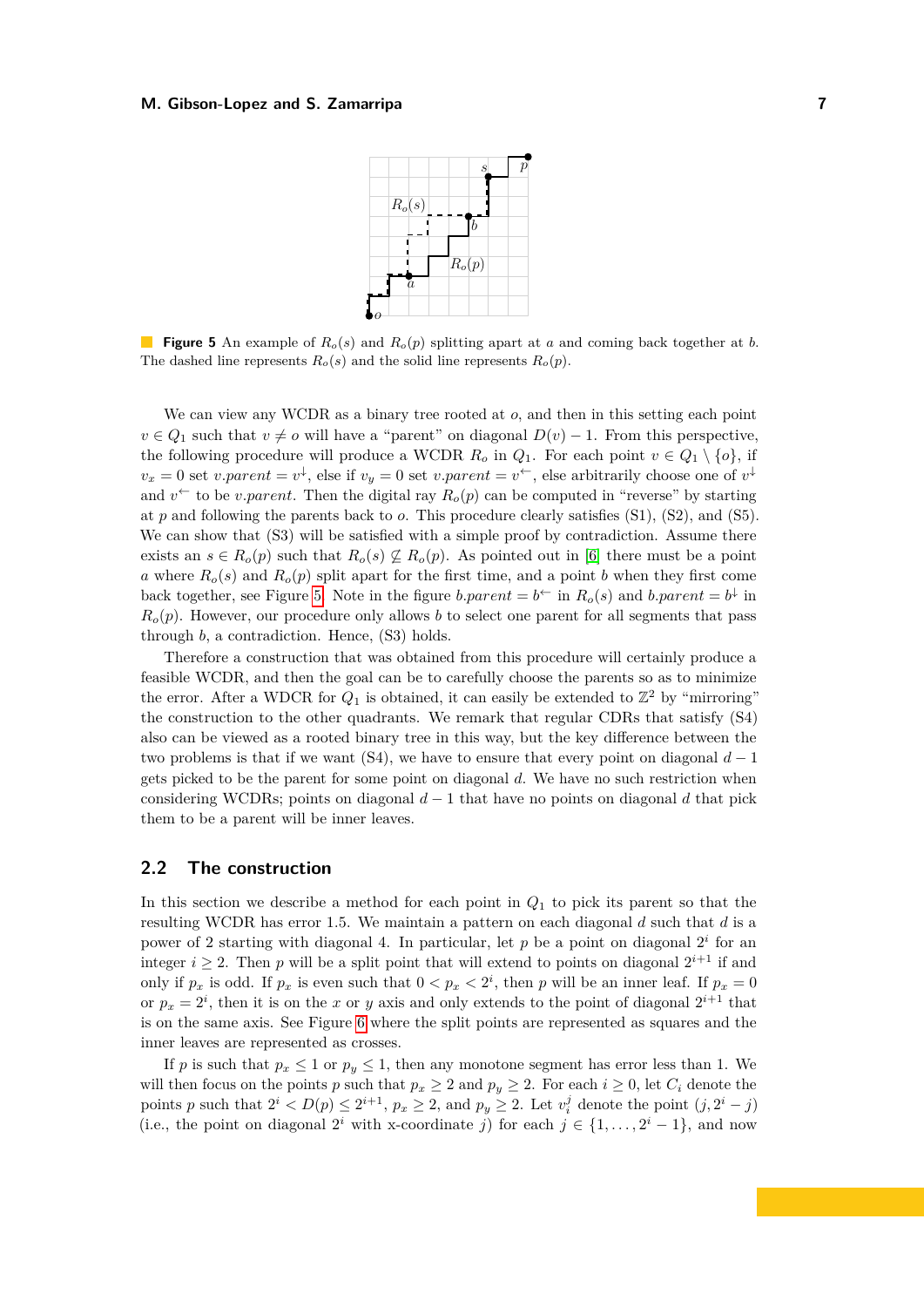<span id="page-7-0"></span>

<span id="page-7-1"></span>**Figure 6** Illustrating the definitions used in the construction.



**Figure 7** Illustration of our construction of a WCDR with error 1.5 up to  $d = 16$ .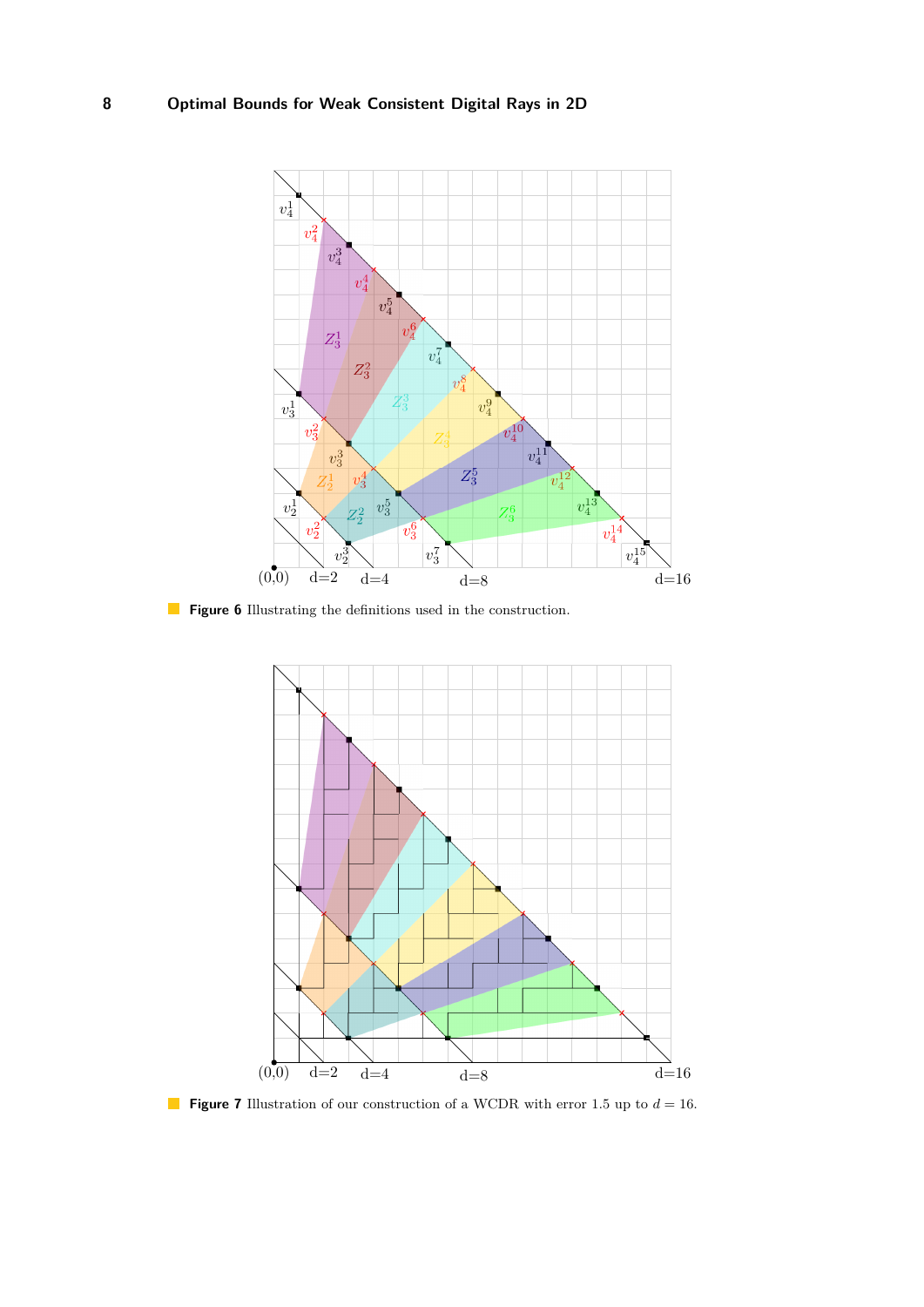consider the lines  $\ell(v_i^1), \ell(v_i^2), \ldots \ell(v_i^{2^{i-1}})$ . Again suppose that  $i \geq 2$  (so that there are at least 3 lines). Then let  $Z_i^j$  denote all  $r \in \mathbb{R}^2$  such that  $2^i < r_x + r_y \leq 2^{i+1}$ , r is below  $\ell(v_i^j)$ , and *r* is above  $\ell(v_i^{j+1})$ . We call each  $Z_i^j$  a *zone*. Again see Figure [6](#page-7-0) where the shaded regions represent the zones. The intuition behind the zones is that they designate which points of  $C_i$  we want the split points of diagonal  $2^i$  to extend to. Point  $v_i^j$  will be a split point if and only if *j* is odd. Then we will have that all grid points in  $Z_i^{j-1}$  and  $Z_i^j$  will have  $v_i^j$  as an "ancestor". More specifically, as  $v_i^j$  will be a split point, we will have  $(v_i^j)$ <sup>†</sup> and  $(v_i^j)$ <sup>→</sup> will both pick  $v_i^j$  as their parent. Then all of the points of  $Z_i^{j-1}$  will have  $(v_i^j)^\uparrow$  as an ancestor and all the points of  $Z_i^j$  will have  $(v_i^j)$ <sup> $\rightarrow$ </sup> as an ancestor.

Now let  $M(i, j, d)$  for some diagonal  $d \in \{2^i + 1, \ldots, 2^{i+1} - 1\}$  denote the "midpoint" of  $Z_i^j$ with respect to diagonal *d*. That is, it is the point (not necessarily with integer coordinates) on diagonal *d* whose  $L_{\infty}$  distance to  $\ell(v_i^j)$  and  $\ell(v_i^{j+1})$  is the same. Also observe that for every diagonal  $d \in \{2^i + 1, 2^{i+1}\}\$ there is either one or two grid points on diagonal *d* that is in  $Z_i^j$ . This follows from the fact that the distance between  $\ell(v_i^j)$  and  $\ell(v_i^{j+1})$  is 1 on diagonal  $2^i$ , and therefore for any such  $d$  the distance between the lines is greater than 1 (implying there must be at least 1 grid point in  $Z_i^j$  on diagonal *d*). Also on diagonal  $2^{i+1}$  the distance between the lines is 2, and therefore there cannot be 3 or more grid points on the diagonal (since we break ties in the same direction).

Now we are ready to formally state the construction. For each  $p \in Q_1$ , we use Algorithm [1](#page-8-0) to pick its parent. The digital ray  $R_o(p)$  (which we will now call  $R(p)$  for brevity) then is determined "in reverse" by going from *p*, *p.parent*, (*p.parent*)*.parent*, etc. until we reach the origin. See Figure [7](#page-7-1) for an illustration. As mentioned before, this will certainly produce a feasible WCDR. It remains to argue that the error of the resulting WCDR is 1.5. We remind the reader that the error of the WCDR is the supremum of the errors of all digital rays. In this section we prove that every digital ray in our WCDR has error less than 1.5. Then in the next section we prove that it is not possible to have *any* WCDR with error strictly better than 1.5 which implies that the supremum for our construction is in fact 1.5.

<span id="page-8-0"></span>**Algorithm 1** pickParent(*p*)

1: **if**  $p_x \leq 1$  and  $p$  is not  $(1,0)$  then 2:  $p.parent = p^{\downarrow}$ 3: **else if**  $p_y \leq 1$  **then** 4:  $p.parent = p^{\leftarrow}$ 5: **else if**  $p_y$  is 2 **and**  $D(p)$  is a power of 2 **then** 6:  $p.parent = p^{\downarrow}$ 7: **else if**  $D(p) - 1$  is a power of 2 **then** 8: Set *p.parent* to be whichever of  $p^{\downarrow}$  and  $p^{\leftarrow}$  has odd x-coordinate. 9: **else** 10: Let  $Z_i^j$  be the zone that *p* belongs to. Set *p.parent* to be whichever of  $p^{\downarrow}$  and  $p^{\leftarrow}$  is closest to  $M(i, j, D(p) - 1)$ , breaking ties arbitrarily.

▶ **Lemma 3.** *The WCDR produced by Algorithm [1](#page-8-0) is such that for every*  $p \in Q_1$ ,  $R(p)$  *has error less than 1.5 in the*  $L_{\infty}$  *metric.* 

**Proof.** Let *p* be any point in  $Q_1$ . If  $p_x \leq 1$  or  $p_y \leq 1$  then trivially any monotone digital ray will have error less than 1, so let us consider the points *p* such that  $p_x \geq 2$  and  $p_y \geq 2$ .

In this paragraph, we handle the case where *p* does not have a zone. The only such points *p* that do not have a zone are the points *p* such that  $D(p)$  is a power of 2 (at least 4) and  $p_y$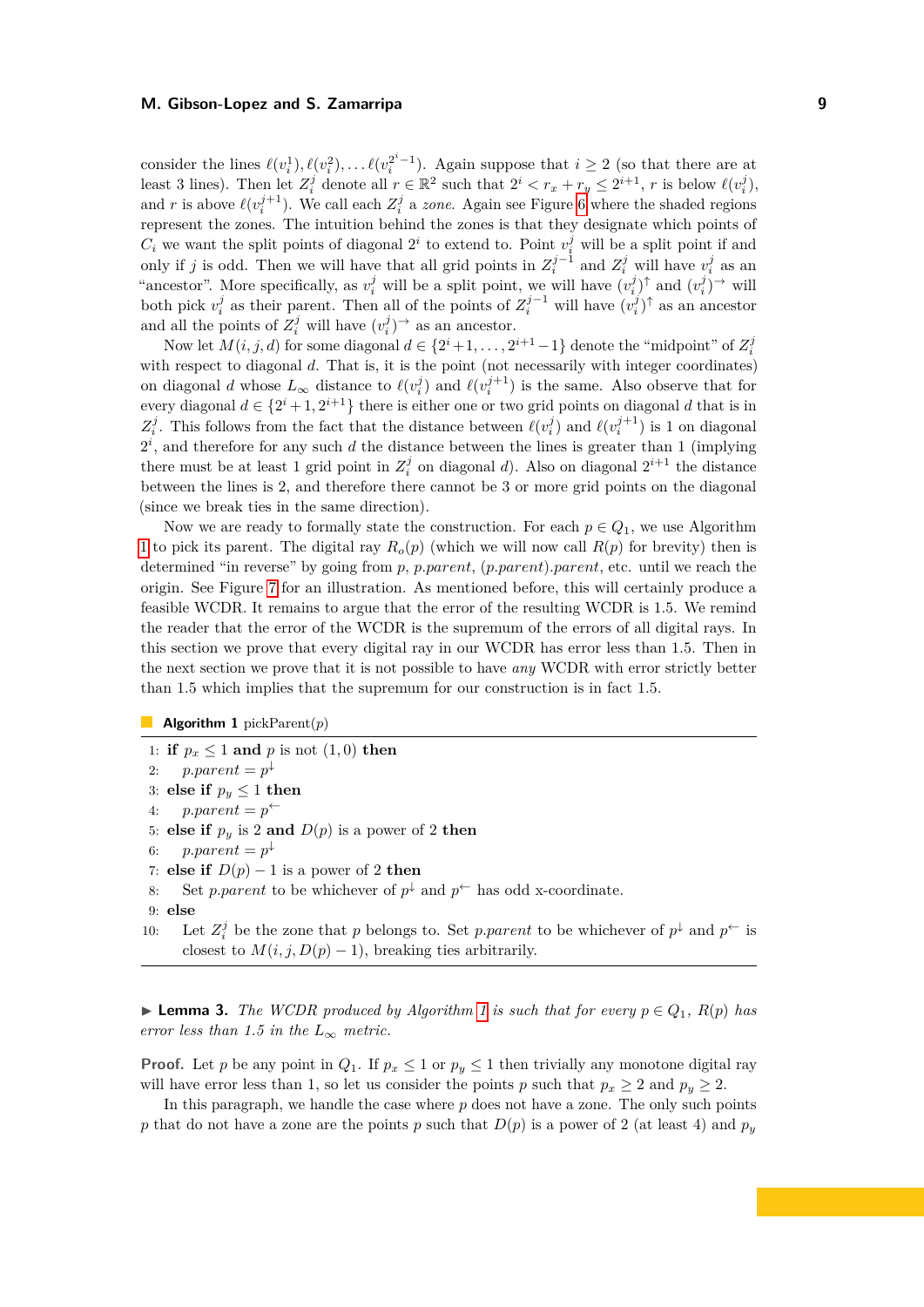is 2 (this is due to the fact that we break ties by rounding down, and the region below these points are not in any zone). Consider "walking" along *R*(*p*) for these *p* starting at *p* and walking back towards *o*. The segment moves vertically once, then moves horizontally until we reach (1*,* 1), then moves vertically once, then finally horizontally once to reach *o*. Clearly this segment has error less than 1 for all such *p*.

For the remainder of the proof, assume that p does have a zone. At a high level, we show that  $R(p)$  will only contain grid points that are in zones that are intersected by  $\ell(p)$  (until we reach a grid point with some coordinate that is 1). This gets us most of the way there, but zones have diagonal widths that approach 2 as we reach the next power of 2 diagonal from the origin. This means that it could be possible to have that  $R(p)$  only contains grid points that are in zones intersected by  $\ell(p)$  and yet the error approaches 2. We will show that given our construction, the error of  $R(p)$  will in fact be less than 1.5.

For every  $q \in R(p)$  such that  $q_x > 1$  and  $q_y > 1$ ,  $\ell(p)$  intersects the zone of q. Let  $Z_i^j$ denote the zone that *p* belongs to. We first argue that when walking from *p* to *o* along  $R(p)$ , the segment "stays inside"  $Z_i^j$  until we reach diagonal  $2^i$ . This can be argued inductively: take any  $q \in R(p)$  that is in  $Z_i^j$ . If  $D(q) = 2^i + 1$  then we are done, so suppose  $D(q) > 2^i + 1$ . Then *q* picked its parent by choosing whichever of  $q^{\downarrow}$  and  $q^{\leftarrow}$  is closest to the midpoint of  $Z_i^j$ . Since there must be at least one grid point on diagonal  $D(q) - 1$  in  $Z_i^j$ , it must be that at least one of  $q^{\downarrow}$  and  $q^{\leftarrow}$  is in  $Z_i^j$ . Indeed, if  $q^{\downarrow}$  is above  $\ell(v_i^j)$  or  $q^{\leftarrow}$  is below  $\ell(v_i^{j+1})$  then  $q$ would not be in  $Z_i^j$ , and if  $q^{\leftarrow}$  is above  $\ell(v_i^j)$  and  $q^{\downarrow}$  is below  $\ell(v_i^{j+1})$  then there would not be any grid point on  $D(q) - 1$  in  $Z_i^j$ . So *q* has at least one parent option in  $Z_i^j$ , and a point in  $Z_i^j$  clearly must be closer to the midpoint than a point outside  $Z_i^j$ , and therefore *q.parent* will be in  $Z_i^j$ .

Now consider the first point we encounter on  $R(p)$  that is not in  $Z_i^j$  when walking along  $R(p)$  towards *o*. This point is either  $v_i^{j+1}$  or  $v_i^j$  (depending on if *j* is odd or even). If this point has some coordinate that is 1, then we are done, so suppose it doesn't and therefore has a zone. In the case where *j* is even, then we reach  $v_i^{j+1}$  "from above". Note that the "top line" of  $v_i^{j+1}$ 's zone is the same as the "top line" of *p*'s zone (the points used to define the respective lines have the same slope). Therefore  $\ell(p)$  will intersect  $v_i^{j+1}$ 's zone. Symmetrically, when *j* is odd then we reach  $v_i^j$  "from the right", and in this scenario we have that  $\ell(v_i^{j+1})$  is the same line as the "bottom line" of  $v_i^j$ 's zone, and therefore  $\ell(p)$  intersects  $v_i^j$ 's zone. We then can apply these arguments inductively to see that *R*(*p*) will stay inside the zones intersected by  $\ell(p)$  until we reach a point with some coordinate that is 1.

**If**  $R(p)$  contains a point *q* that is distance at least 1.5 to one of the lines  $\ell$  defining its zone, then every  $q'$  such that  $D(q) < D(q') \leq D(p)$  is in the same zone and is distance **at least 1.5 from**  $\ell$ . Consider such a  $q$ , and let  $Z_i^j$  denote the zone of  $q$ . Note that by the above argument, it must be that  $\ell(p)$  intersects  $Z_i^j$ . If *q* is *p* then we are done, so suppose *q* is not p. Then some point  $q' \in R(p)$  picked q to be its parent. We will first argue that  $q'$  must also be in  $Z_i^j$ . Of course it must be in a zone intersected by  $\ell(p)$ , and therefore it cannot be in  $Z_i^{j-1}$  or  $Z_i^{j+1}$ . Moreover the only point in  $Z_i^j$  that is chosen to be the parent of a point in a different zone is the split point on diagonal  $2^{i+1}$ , but this point is distance 1 to both lines defining the zone, and therefore cannot be *q*. This implies that *q'* must also be in  $Z_i^j$ .

Now suppose without loss of generality we have that the distance from *q* to  $\ell(v_i^{j+1})$  is at least 1.5. We will show that the distance from  $q'$  to  $\ell(v_i^{j+1})$  is also at least 1.5. We will do this by showing that  $q'$  must be  $q^{\uparrow}$ . Note that when  $q'$  picked q as its parent, it must have done so in the last line of Algorithm [1](#page-8-0) since  $D(q)$  cannot be a power of 2. Since the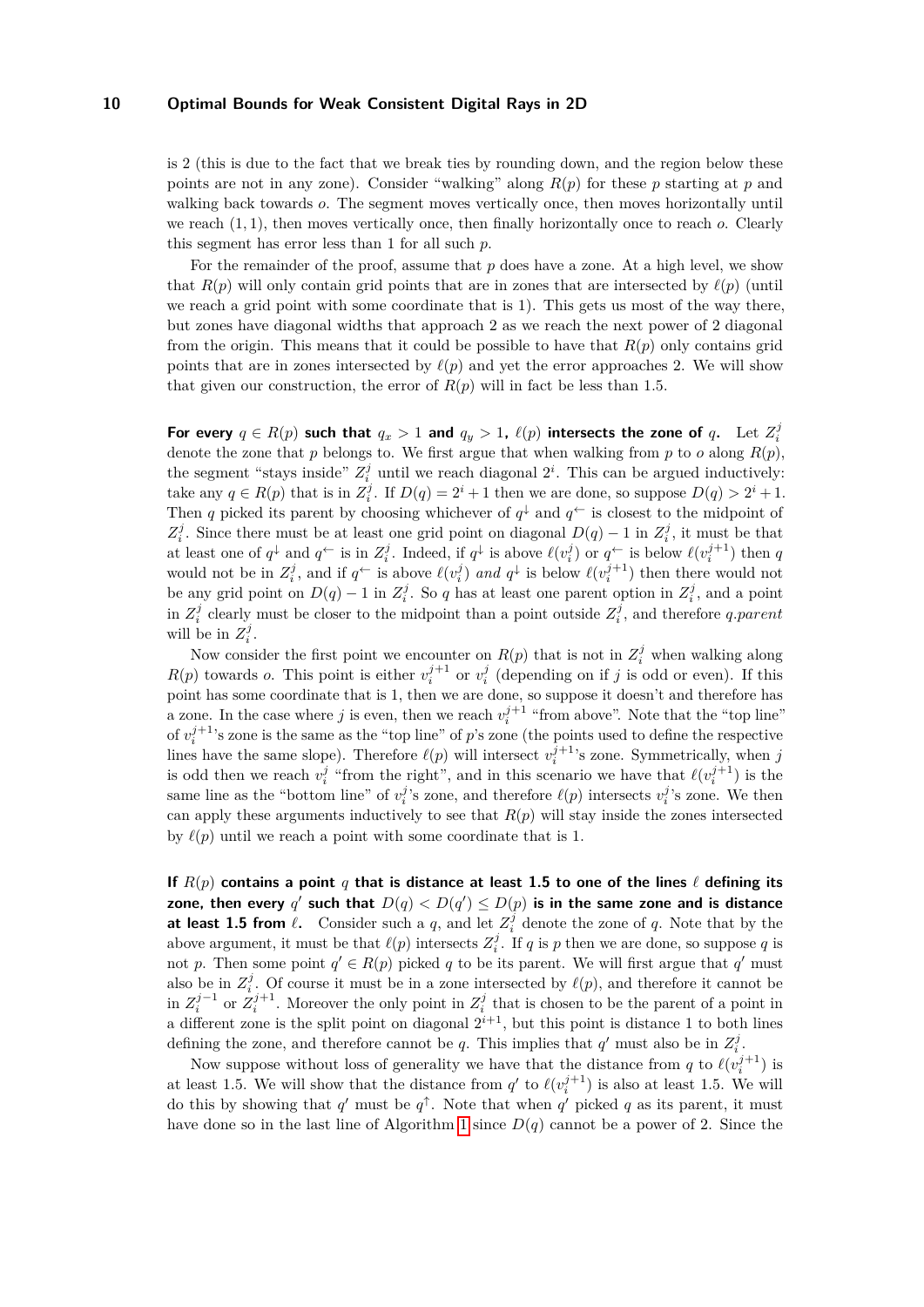

<span id="page-10-1"></span>**Figure 8** Illustrating for any inner leaf *p* the segment  $R_o(2p_x, 2p_y)$  must have error of at least 1.

distance from *q* to  $\ell(v_i^{j+1})$  is at least 1.5 it must be that  $q^{\searrow}$  is also in  $Z_i^j$ . Moreover since the distance between  $\ell(v_i^j)$  and  $\ell(v_i^{j+1})$  is less than 2 on  $D(q)$  it must be that the distance from *q* to  $\ell(v_i^j)$  is less than 0.5, which implies that the distance from  $q^{\searrow}$  to  $\ell(v_i^j)$  is less than 1.5. So which point could have picked *q* as its parent? It could not have been  $q^{\rightarrow}$ , as it would have preferred  $q^{\searrow}$  as its parent over q. Therefore it must have been  $q^{\uparrow}$  that picked q as its parent, and  $q^{\uparrow}$  will be farther from  $\ell(v_i^{j+1})$  than *q*.

**Putting it all together.** Now consider  $R(p)$ , let  $Z_i^j$  denote p's zone, and consider any point  $q \in R(p)$ . We will argue that the distance from *q* to  $\ell(p)$  is less than 1.5 on  $D(q)$ . If *q* is distance at least 1.5 from one of the lines for its zone, then by the previous argument we have that *p* is in the same zone as *q* and is distance more than 1.5 from the same line. Since the "width" of the zone at  $D(q)$  is less than 2, this implies that the distance from  $q$  to  $\ell(p)$ on  $D(q)$  is less than 0.5. So now assume that *q* is less than 1.5 to both lines of its zone. Since we know that  $\ell(p)$  intersects the zone of *q*, it directly follows that the distance from *q* to  $\ell(p)$ on  $D(q)$  is less than 1.5.

### <span id="page-10-0"></span>**3 Lower bound**

In this section, we prove Theorem [2](#page-5-2) which implies that Algorithm [1](#page-8-0) produces a WCDR with an optimal error of 1.5. We begin with some trivial lower bounds, followed with a high level sketch of our proof of a tight lower bound, followed by the technical details.

### **3.1 Trivial Lower Bounds**

There is no known previous work in obtaining a lower bound. There is a trivial lower bound of 0.5 for the segment  $R((1,1))$ . There are two options for the segment (pass through either  $(0,1)$  or  $(1,0)$ ), and both of them have an error of 0.5. We can also obtain a fairly easy lower bound of 1 by considering the effects of inner leaves. If a WCDR does not have any inner leaves, then it satisfies (S4) as well and therefore is actually a CDR and therefore has  $\Omega(\log n)$  error, so consider an WCDR,  $R_o$ , that has an inner leaf p. We can show that it must have an error of at least 1 in the following way. Consider the segment  $R_o((2p_x, 2p_y))$ . Trivially,  $\ell(2p_x, 2p_y)$  passes through *p*, but by assumption *p* is an inner leaf and therefore  $R_o((2p_x, 2p_y))$  must pass through a point on  $D(p)$  that is either "above" *p* or "below" *p*, see Figure [8.](#page-10-1) Hence, any WCDR must have error of at least 1.

So obtaining a lower bound of 0.5 is trivial, improving it to 1 is fairly simple, but improving it to 1.5 (which is tight given our construction) is more technical.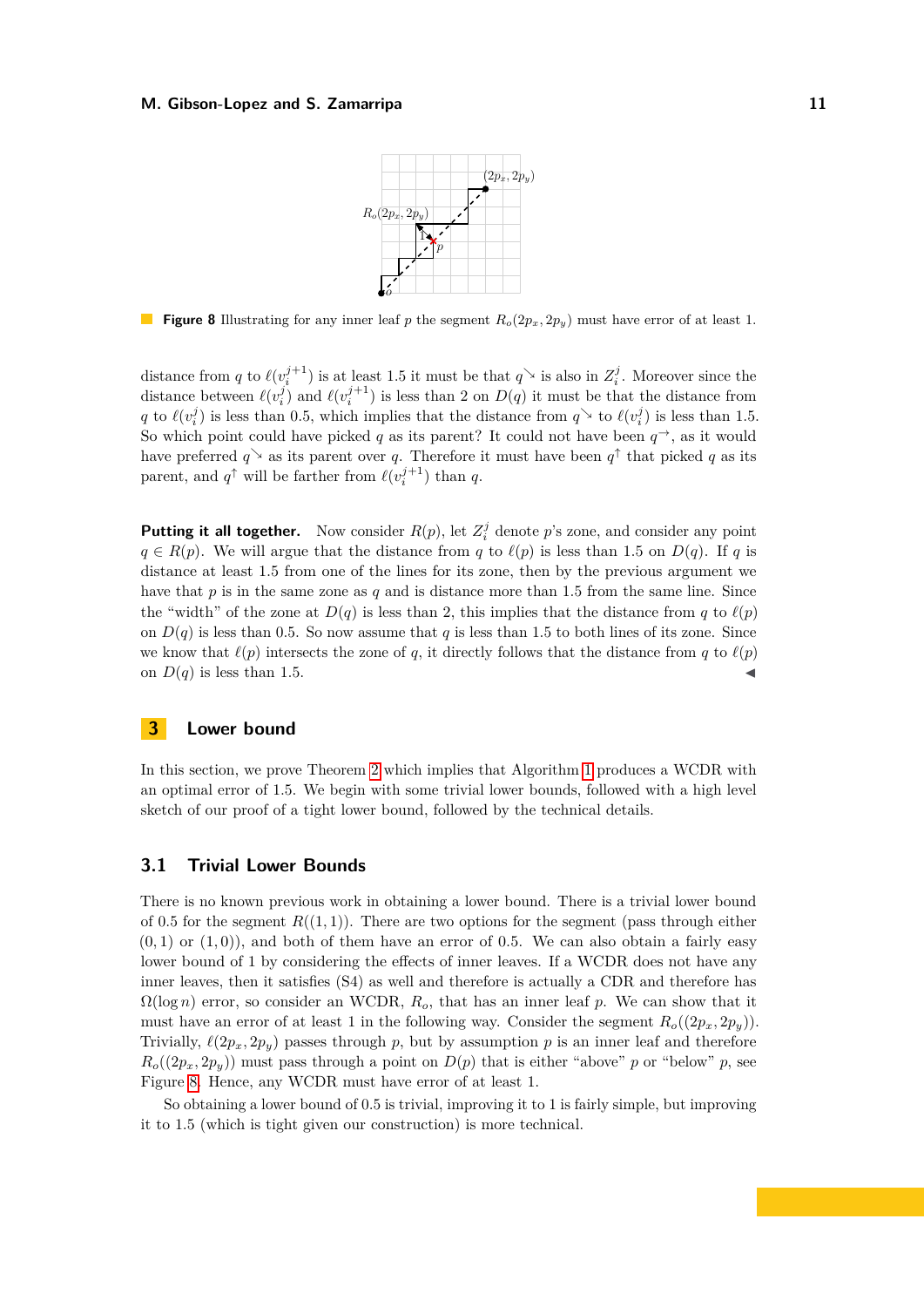### **3.2 Tight Lower Bound Preliminaries**

We begin with some definitions that we use in the lower bound proof. Fix any WCDR in  $\mathbb{Z}^2$ . Recall we are proving that for any  $\epsilon > 0$ , it is not possible for the WCDR to have error at most  $1.5 - \epsilon$ . For a sufficiently large integer N (which depends on  $\epsilon$ ), we will "cut off" the WCDR at diagonal *N*, obtaining a finite WCDR that is sufficient for proving the lower bound. This allows us to use maximums and minimums in our definitions rather than supremums and infimums. Similar to the previous section, we only consider the first quadrant  $Q_1$  of *o*. We say that a point *v extends* to diagonal  $d > D(v)$  if there is some point *p* with  $D(p) = d$  such that  $v \in R(p)$ . Similarly, if we say that *v* extends to *p* if  $v \in R(p)$ . We let  $Subtree(v)$  denote the set of all grid points that *v* extends to. For any subset *S* of the grid points, we define  $Cone(S)$  to denote all points that are between  $\ell(t)$  and  $\ell(r)$ , where t is the point in *S* with maximum slope, and *r* is the point in *S* with minimum slope. We define *ConeWidth*(*S, d*) to be the distance between  $\ell(t)$  and  $\ell(r)$  on diagonal *d*. For a split point *s*, we call  $Subtree(s^{\rightarrow})$  the *bottom branch* of *s*, and we call  $Subtree(s^{\uparrow})$  the *top branch* of *s*.

<span id="page-11-0"></span> $\triangleright$  **Observation 4.** *Given a set of points, S, the number of grid points between*  $Cone(S)$  *on*  $diagonal\ d\ must\ be\ either\ |ConeWidth(S, d)||\ or\ |ConeWidth(S, d)|| + 1.$ 

Let  $Inter(\ell(p), d)$  be the point  $\ell(p)$  intersects diagonal *d*.

<span id="page-11-2"></span> $\triangleright$  **Observation 5.** *Given a point p and a diagonal d, the x-coordinate of the Inter*( $\ell(p), d$ ) *is*  $d\frac{p_x}{p_x+p_y}$ , and the y-coordinate of Inter( $\ell(p), d$ ) is  $d\frac{p_y}{p_x+1}$  $\frac{p_y}{p_x+p_y}$ .

We will use the following lemma in our lower bound proof.

<span id="page-11-1"></span>▶ **Lemma 6.** Suppose we have a WCDR in  $\mathbb{Z}^2$  with error less than 1.5, and further suppose *there is a point v that does not extend to diagonal d for some*  $d > D(v)$ *. Then*  $v^{\nwarrow}$  *extends to diagonal d* (*if it is in*  $Q_1$ *), and*  $v \rightarrow$  *extends to diagonal d* (*if it is in*  $Q_1$ *).* 

**Proof.** Suppose the contrary. Without loss of generality, suppose that  $v^{\searrow}$  also does not extend to diagonal *d*. Then on some diagonal  $d' > d$  there will be a grid point *p* such that  $M(p) = \frac{M(v) + M(v^{\searrow})}{2}$  (because the slopes are rational). Then *v* and  $v^{\searrow}$  are both distance 0.5 to  $\ell(p)$ , but  $R(p)$  cannot contain *v* or  $v^{\searrow}$ . Therefore no matter which point from diagonal  $D(v)$  is on  $R(p)$ , we must have that the error at that point is at least 1.5, a contradiction.

### **3.3 Proof Sketch**

We now give a high level overview of our lower bound proof. Suppose we have any WCDR construction with error at most 1.5. We will show that there is some point  $p \in \mathbb{Z}^2$  such that

- **1.**  $p_y > p_x$  but  $M(p)$  is "very close" to 1,
- **2.** *ConeWidth*( $Subtree(p), D(p)$ ) is "very close" to 2,
- **3.** and *p* is "very close" to the center of  $Cone(Subre(p))$  on diagonal  $D(p)$ .

Suppose we can show the existence of such a point *p*. We will show that this implies that no matter which point *p* picks as its parent, the error of that choice will be "very close" to 1.5. See Figure [9](#page-12-0) (a).

Let *t* be the point in  $Subtree(p)$  with maximum slope, and let *r* be the point in  $Subtree(p)$ with minimum slope. From the assumptions on  $p$ , we have that  $\ell(t)$  is a distance of close to 1 "above" *p* on  $D(p)$ , and  $\ell(r)$  is a distance of close to 1 "below" *p* on  $D(p)$ . Moreover  $M(p)$ is "very close" to 1 (which implies that  $M(t)$  and  $M(r)$  also are "very close" to 1 if  $D(p)$  is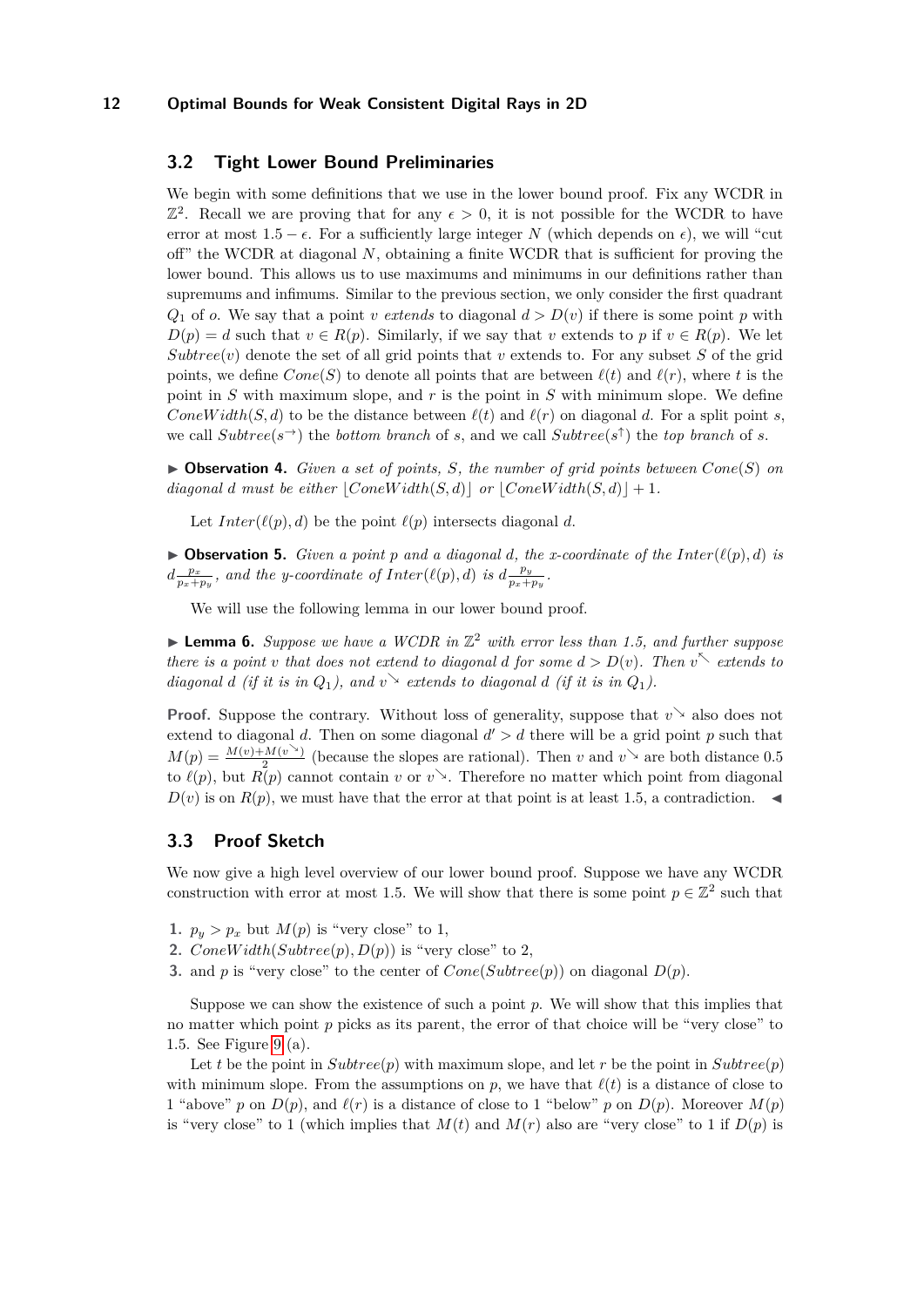<span id="page-12-0"></span>

**Figure 9** (a) p satisfies the three properties above and no matter which parent it picks, the error will be close to 1.5. (b)  $ConeWidth(Subre(s), D(r))$  is close to 2.  $D(r) - D(s)$  will be sufficiently small so that  $ConeWidth(Subtree(s), D(s))$  is also close to 2.

"sufficiently large"). Whichever point p picked as its parent will be on  $R(t)$  and  $R(r)$ . But if *p* picks  $p^{\leftarrow}$  as its parent,  $p^{\leftarrow}$  will have a distance that is "very close" to 1.5 from  $\ell(r)$ . If *p* picks  $p^{\downarrow}$  as its parent,  $p^{\downarrow}$  will have a distance that is "very close" to 1.5 from  $\ell(t)$ . Therefore the WCDR will have to have an error that is "very close" to 1.5 no matter which choice *p* made.

Now to show that for any  $\epsilon > 0$  that there is no WCDR with error at most  $1.5 - \epsilon$ , we pick a  $\delta$  such that  $0 < \delta < \min{\{\epsilon, 0.1\}}$  and we show that such a point p exists where "very close" is a function of *δ*. Then the above analysis will show that no matter which point *p* picks as its parent, the error will have to be at least  $1.5 - \delta > 1.5 - \epsilon$ .

We show that *p* exists by showing that there must be a split point *s* that satisfies:

$$
1 + \frac{2\delta}{3 - 2\delta} < M(s) < 1 + \frac{4\delta}{3 - 2\delta}
$$

 $ConeWidth(Subtree(s), D(s))$  is "very close" to 2.

Since  $M(s) > 1$ , eventually it will either have to make two consecutive vertical extensions in its bottom branch, or it will have to have a split point in *Subtree*(*s*). We can show that this will imply that  $ConeWidth(Sulture(s), D(s))$  is "very close" to 2. For example, see Figure [9](#page-12-0) (b) which shows a split point with two consecutive vertical extensions in its bottom branch. It then follows that *s* must extend to the points *t* and *r*, where *r* is the point at the "bottom" of the double vertical extension in the bottom branch of *s*, and *t* is  $((r<sup>\uparrow</sup>)<sup>\uparrow</sup>)<sup>\nwarrow</sup>$ . Since  $M(s)$ ,  $M(r)$  and  $M(t)$  are all "very close" to 1, it follows that  $ConeWidth(Subre(s), D(r))$ is "very close" to 2, and we in fact will show that  $ConeWidth(s, D(s))$  remains "very close" to 2 as  $D(r)$  is sufficiently close to  $D(s)$ . Recall we are looking for a point p with 3 properties. Certainly *s* satisfies both properties (1) and (2) above, but it may not satisfy (3). But we will show that we do not have to go "too many" diagonals before *D*(*s*) before we must find a point  $p \in R(s)$  that is close to the center of its cone and still satisfies (1) and (2). In order to show this last part, we need  $D(s)$  to be sufficiently large.

### **3.4 Formal Proof**

For any  $\epsilon > 0$ , fix any  $\delta$  such that  $0 < \delta < \min{\epsilon, 0.1}$ . The following lemma proves the existence of the split point *s* as we described in the proof sketch.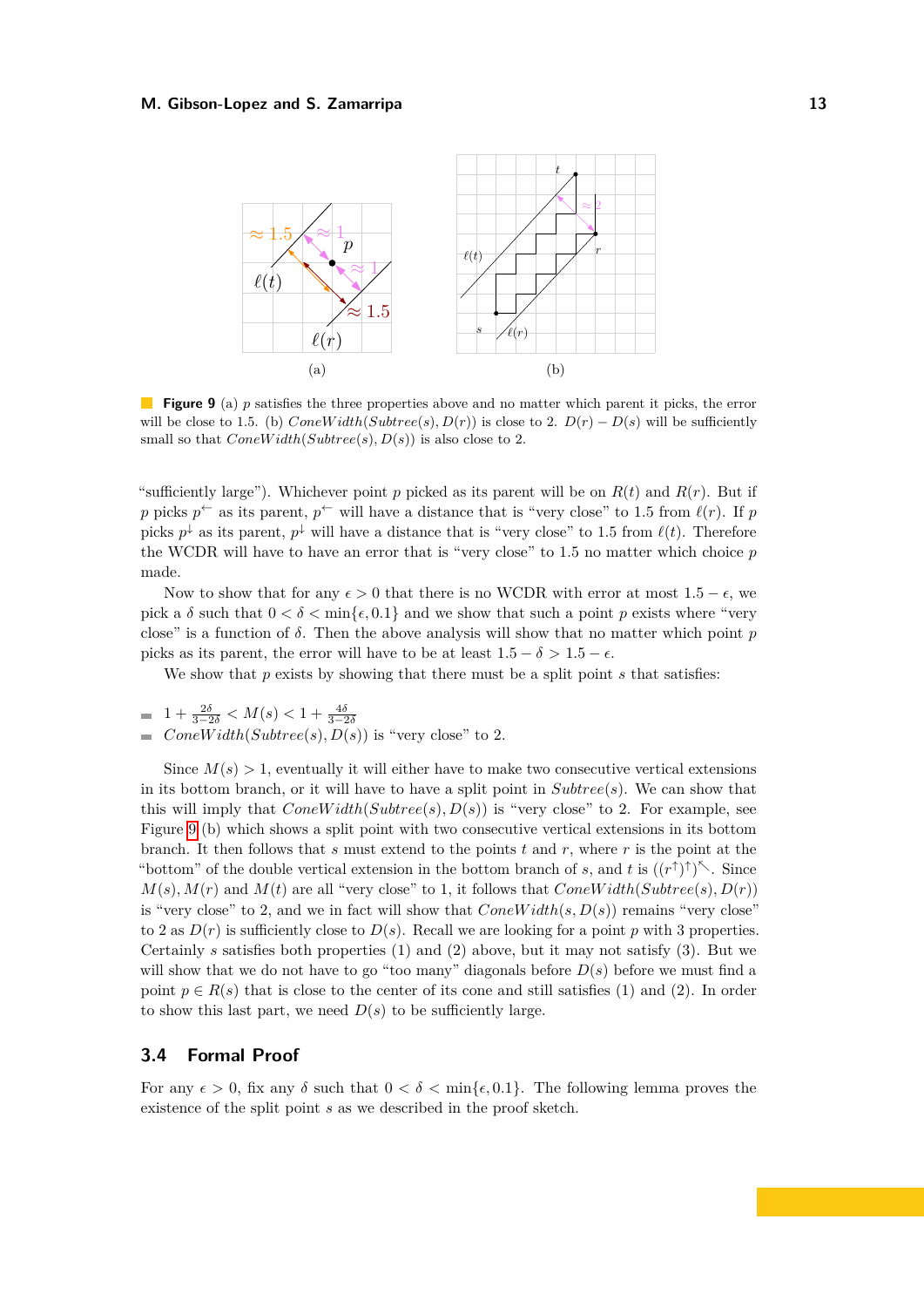<span id="page-13-0"></span>

**Figure 10** An illustration of the consecutive grid points in Σ.

▶ **Lemma 7.** *For any WCDR in*  $\mathbb{Z}^2$  *with error less than* 1.5 *and any*  $0 < \delta \leq 0.1$  *there is a split point s that satisfies the following:*

- 1. For every  $p \in Subtree(s), 1 + \frac{2\delta}{3-2\delta} < M(p) < 1 + \frac{4\delta}{3-2\delta}$ <br>
2. ConeWidth(Subtree(s),  $D(s) + \frac{7+\delta}{\delta} > 2 \frac{2\delta}{3}$ <br>
3.  $\frac{63}{\delta^2} \le D(s) \le \frac{382}{\delta^2 \frac{2}{3}\delta^3}$
- 
- <span id="page-13-1"></span>

**Proof.** Fix any  $0 < \delta \leq 0.1$ . Suppose there exists a WCDR with error at most 1.5- $\delta$ . We prove the lemma by first showing how to pick the split point *s* from the WCDR, and then we show that this choice of *s* must satisfy the three conditions.

**Picking the split point** *s*. Let  $x := \left[\frac{200}{\delta^2}\right], y := x + \left[\frac{600 - 182\delta}{\delta(3 - 2\delta)}\right]$ , and  $N := x + y$ . Let  $\Sigma$  denote the subset of consecutive grid points along diagonal  $\tilde{N}$  from the grid point  $(x - 21, y + 21)$ to  $(x, y)$ . Let  $\ell(t)$  and  $\ell(r)$  be the Euclidean lines as previously defined for  $Cone(\Sigma)$ . That is *t* is the point in  $\Sigma$  with maximum slope, and *r* is the point in  $\Sigma$  with minimum slope. See Figure [10.](#page-13-0) We will first show that (3) from Lemma [7](#page-13-1) must be satisfied. Let  $N' := \lceil 20\frac{N}{21} \rceil$ , and let  $\Sigma'$  denote the set of points between  $\ell(t)$  and  $\ell(r)$  on  $N'$ . Notice that the width of  $Cone(\Sigma)$  increases by 1 every  $\frac{N}{21}$  diagonals. That is to say that  $ConeWidth(\Sigma, \frac{20}{21}N)$  $ConeWidth(\Sigma, N) - 1 = 20$ . It follows that  $ConeWidth(\Sigma, N') \ge 20$  which implies from Observation [4](#page-11-0) that  $|\Sigma'| \geq 20$ .

We will lower bound the number of points in  $\Sigma'$  that must extend to a point in  $\Sigma$ . Let p be a point in  $\Sigma'$ . There are three cases for why *p* does not extend to a point in  $\Sigma$ . The first is that *p* extends to a point above  $\ell(t)$ , the second is *p* extends to a point below  $\ell(r)$ , and the third is that  $p$  does not extend to  $N$ . Let us consider the first case. Let  $p$  extend to a point *q*, such that  $q \notin \Sigma$ ,  $D(q) = N$ , and *q* is above  $\ell(t)$ . Consider the point  $w := (x - 22, y + 22)$ . Notice that  $w^{\searrow}$  is on  $\ell(t)$  and  $D(w) = N$ . It follows that  $M(q) \geq M(w)$ .

We would like to know the difference in x-coordinates when  $\ell(w)$  and  $\ell(w)$  intersect *N'*. Recall that  $N' = \lceil \frac{20}{21} N \rceil$ , which implies that  $N' \geq \frac{20}{21} N$ . We know that the difference in x-coordinates of  $w^{\searrow}$  and  $w$  is 1. It then follows that the difference in x-coordinates of *Inter*( $\ell(w^{\searrow}), N'$ ) and *Inter*( $\ell(w), N'$ ) is at least  $\frac{20}{21}$ . Therefore error of *R*(*q*) is at least the difference between  $p_x$  and the x-coordinate of  $Inter(\ell(w^{\searrow}), N')$  plus  $\frac{20}{21}$ . It follows that  $p$  can only be the point with the largest slope in  $\Sigma'$ , otherwise error for  $R(q)$  is greater than  $1 + \frac{20}{21}$ .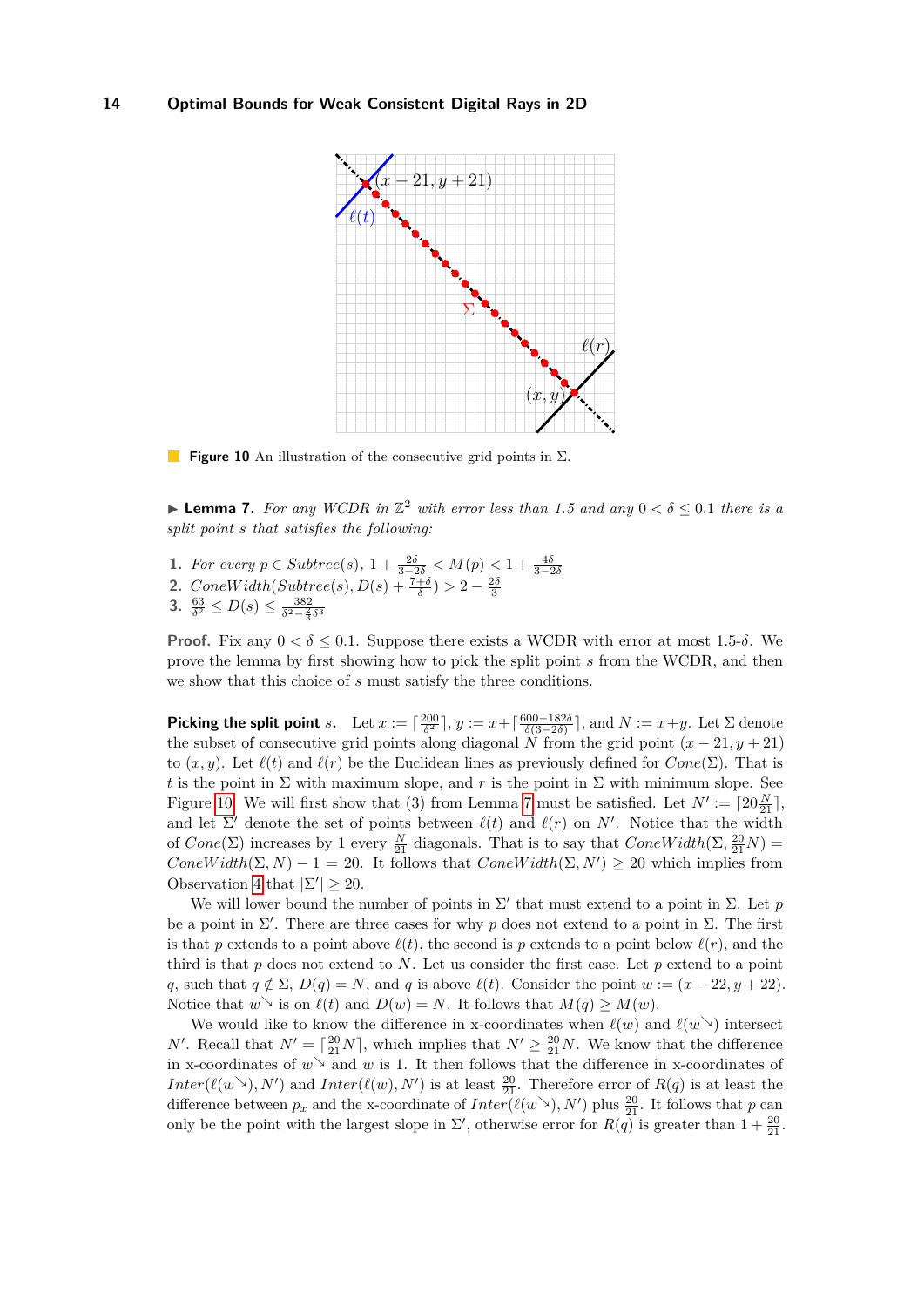<span id="page-14-0"></span>

<span id="page-14-1"></span>**Figure 11** An example of why *p* must be the point with the highest slope in  $\Sigma'$ . Note that the difference between  $N$  and  $N'$  is not drawn to scale.



**Figure 12** An example of the maximum points on  $N''$  that can extend to  $\Sigma$ .  $\alpha$  is represented by the outside purple lines.

See Figure [11.](#page-14-0) We now analyze case two with a similar argument. Let  $l := (x + 1, y - 1)$ . If *p* extends to a point on *N* that is below  $\ell(r)$ , then error of  $R(q)$  is at least the difference between the x-coordinate of  $Inter(\ell(l^{\nwarrow}), N')$  and  $p_x$  plus  $\frac{20}{21}$ . It then follows that *p* can only be the point with the smallest slope in  $\Sigma'$ , otherwise error for  $R(q)$  is greater than  $1 + \frac{20}{21}$ . Therefore there are only two points in  $\Sigma'$  that can extend to a point on *N* that is not in  $\Sigma$ . It follows that there are at least  $20 - 2 = 18$  points in  $\Sigma'$  that either extend to a point in  $\Sigma$ or do not extend to *N*. If a point  $p \in \Sigma'$  does not extend to *N* then from Lemma [6](#page-11-1) it must be that  $p^{\wedge}$  and  $p^{\wedge}$  extend to *N*. It then follows that the number of points that must extend to  $\Sigma$  is at least  $\frac{18}{2} = 9$ .

Next we will upper bound the number of points on diagonal  $N'' := \lfloor 5\frac{N}{21} \rfloor$  that can extend to a point in Σ. Let *p* be a point on *N''* that extends to Σ. Let *α* be a cone such that the top edge is  $1.5 - \delta$  above  $\ell(t)$  on  $N''$  and the bottom edge is  $1.5 - \delta$  below  $\ell(r)$  on  $N''$ . If *p* is more than  $1.5 - \delta$  above  $\ell(t)$  or more than  $1.5 - \delta$  below  $\ell(r)$  then the error is more than 1.5  $-\delta$ . It follows that *p* must be between the edges of  $\alpha$ . Recall that the width of  $Cone(\Sigma)$ increases by 1 every  $\frac{N}{21}$  diagonals. It follows that  $ConeWidth(\Sigma, N'') \leq 5$  which implies that the cone width of  $\alpha$  on *N''* is at most  $5+3-2\delta$ . Therefore the cone width of  $\alpha$  on *N''* is less than 8. It follows from Observation [4](#page-11-0) that the number of grid points between  $\alpha$  on  $N''$  is at most 8. Therefore there are at most 8 points on *N*′′ that can extend to Σ. See Figure [12.](#page-14-1)

Since there is at least 9 points in  $\Sigma'$  that extend to a point in  $\Sigma$ , and there is at most 8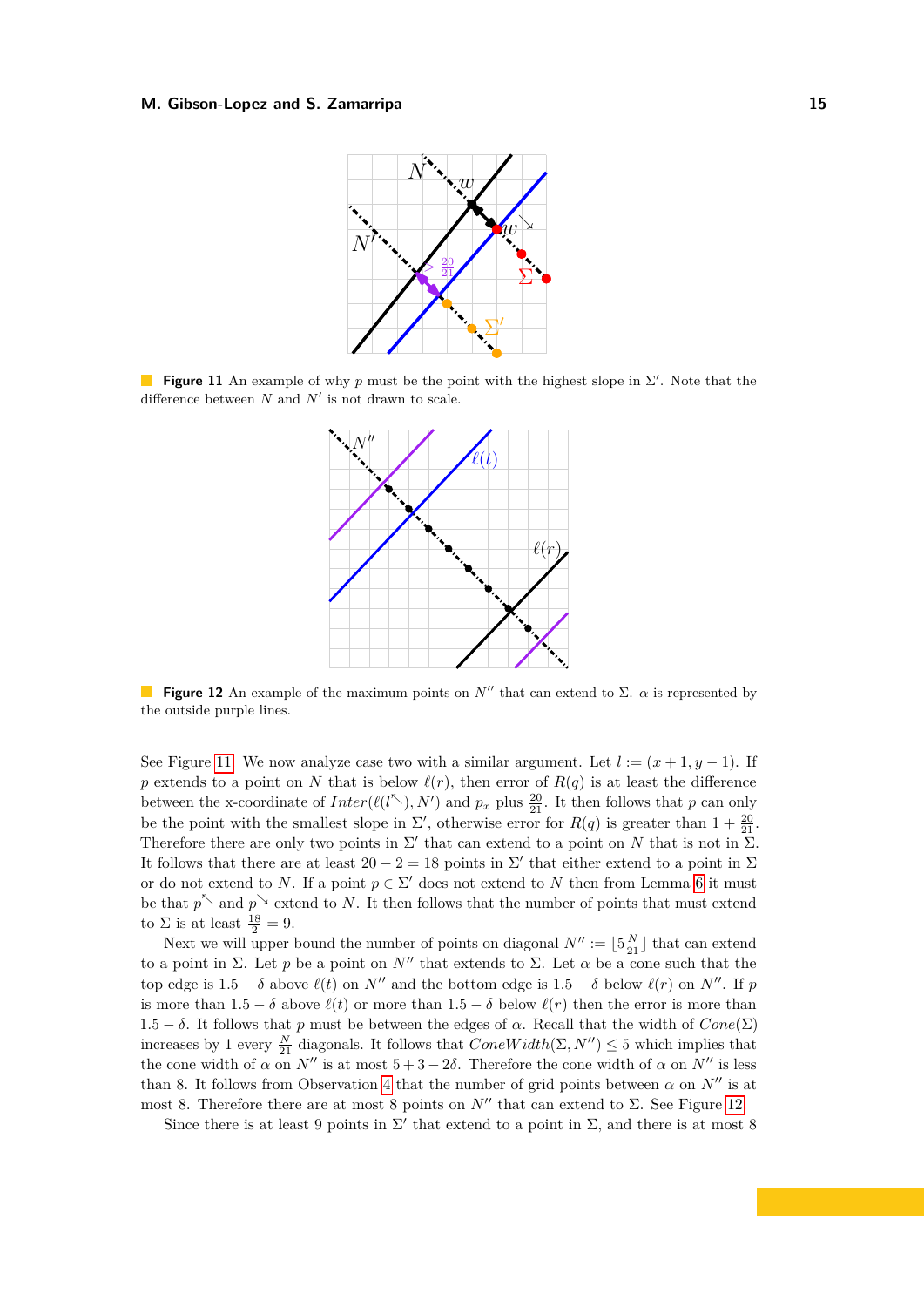<span id="page-15-0"></span>

**Figure 13** An illustration of *P* under  $\ell(r)$ . The Euclidean line with slope  $\frac{3}{3-2\delta}$  is represented by the purple line on the bottom.

points on  $N''$  that extend to a point in  $\Sigma$ , it follows that there must be a split point *s* such that  $N'' \leq D(s) < N'$ , that has both  $s^{\uparrow}$  and  $s^{\rightarrow}$  extend to at least one point in  $\Sigma$ . This is the split point *s* that we will now show satisfies the three conditions of the lemma.

**Proving** *s* **satisfies (3).** We have  $N'' \leq D(s) < N'$ . We first will show that  $\frac{63}{\delta^2} \leq N''$  by showing that  $\frac{63}{\delta^2} \leq \left\lfloor \frac{5}{21}N \right\rfloor$  is true. We have  $N = 2\left\lceil \frac{200}{\delta^2} \right\rceil + \left\lceil \frac{600 - 182\delta}{\delta(3 - 2\delta)} \right\rceil \geq \frac{272}{\delta^2}$  for all  $\delta \in (0, 0.1]$ , and therefore  $\frac{63}{\delta^2} \leq \left\lfloor \frac{5}{21} \left( \frac{272}{\delta^2} \right) \right\rfloor$ . Thus  $\frac{63}{\delta^2} \leq \left\lfloor \frac{5}{21} N \right\rfloor$  is true which implies  $\frac{63}{\delta^2} \leq N''$ .

Next we want to show that  $N' \leq \frac{382}{\delta^2 - \frac{2}{3}\delta^3}$  by showing that  $\left[\frac{20}{21}N\right] \leq \frac{382}{\delta^2 - \frac{2}{3}\delta^3}$ . We have  $N = 2\lceil \frac{200}{\delta^2} \rceil + \lceil \frac{600 - 182\delta}{\delta(3 - 2\delta)} \rceil \le \frac{400}{\delta^2 - \frac{2}{3}\delta^3}$  for all  $\delta \in (0, 0.1]$ , and  $\lceil \frac{20}{21}(\frac{400}{\delta^2 - \frac{2}{3}\delta^3}) \rceil \le \frac{382}{\delta^2 - \frac{2}{3}\delta^3}$ . Thus  $\lceil \frac{20}{21} N \rceil \leq \frac{382}{\delta^2 - \frac{2}{3} \delta^3}$  which implies  $N' \leq \frac{382}{\delta^2 - \frac{2}{3} \delta^3}$ . This concludes the proof of (3) from Lemma [7.](#page-13-1)

**Proving** *s* **satisfies (1).** While it is true that both  $s^{\uparrow}$  and  $s^{\rightarrow}$  must extend to at least one grid point in  $\Sigma$ , it is possible that they also extend to grid points outside of  $\Sigma$  on *N*. However, any  $\ell(p)$ , such that  $p \in Subtree(s)$ , must cross  $D(s)$  at most  $1.5 - \delta$  above or below *s*. Moreover, since *s* extends to at least two grid points in Σ it must be that *s* can be at most  $1.5 - \delta$  above  $\ell(t)$  or at most  $1.5 - \delta$  below  $\ell(r)$ . It follows that any  $\ell(p)$ , such that  $p \in Sulture(s)$ , must cross  $D(s)$  at most  $3 - 2\delta$  above  $\ell(t)$  or at most  $3 - 2\delta$  below  $\ell(r)$ . Recall that we just showed that (3) from Lemma [7](#page-13-1) is true. Therefore to prove (1) from Lemma [7](#page-13-1) we will show that  $M(p) < 1 + \frac{4\delta}{3-2\delta}$  for every point *p* that is 3 above  $\ell(t)$  such that  $N'' \leq D(p) < N'$ , and that  $M(p) > 1 + \frac{2\delta}{3-2\delta}$  for every point *p* that is 3 below  $\ell(r)$  such that  $N'' \leq D(p) < N'$ .

We will begin by first showing that  $M(p) > 1 + \frac{2\delta}{3-2\delta} = \frac{3}{3-2\delta}$  for every point *p* that is 3 below  $\ell(r)$  such that  $N'' \le D(p) < N'$ . Let  $p \in P$  be the set of all points such that p is 3 below  $\ell(r)$  and  $N'' \leq D(p) < N'$ . Notice that the point  $p \in P$  with minimum slope is such that  $D(p) = N''$ . See Figure [13.](#page-15-0) Recall that  $M(r) = \frac{y}{x} = \frac{\lceil \frac{200}{\delta^2} \rceil + \lceil \frac{600 - 182\delta}{3^2 - 2\delta^2} \rceil}{\lceil \frac{200}{\delta^2} \rceil}$  $\frac{1+\left\lceil \frac{3\delta-2\delta^2}{3\delta-2\delta^2} \right\rceil}{\left\lceil \frac{200}{\delta^2} \right\rceil} \ge \frac{3+\delta-0.91\delta^2}{3-2\delta+0.015\delta^2-0}$  $\frac{3+\delta-0.91\delta^2}{3-2\delta+0.015\delta^2-0.01\delta^3}.$ From Observation [5](#page-11-2) we can obtain the x-coordinate of the intersection of *ℓ*(*r*) and our bound on *N*<sup>*''*</sup> with  $\left(\frac{63}{\delta^2}\right) \cdot \left(\frac{3-2\delta+0.015\delta^2-0.01\delta^3}{6-\delta-0.89\delta^2-0.01\delta^3}\right)$  $\frac{-2\delta + 0.015\delta^2 - 0.01\delta^3}{6-\delta - 0.89\delta^2 - 0.01\delta^3}$   $\leq \frac{189 - 125.055\delta}{6\delta^2 - 1.905\delta^3}$  since  $\delta$  is at most 0.1. Similarly, we can obtain the x-coordinate of the intersection of the line with slope  $\frac{3}{3-2\delta}$  and our bound on *N*<sup>''</sup>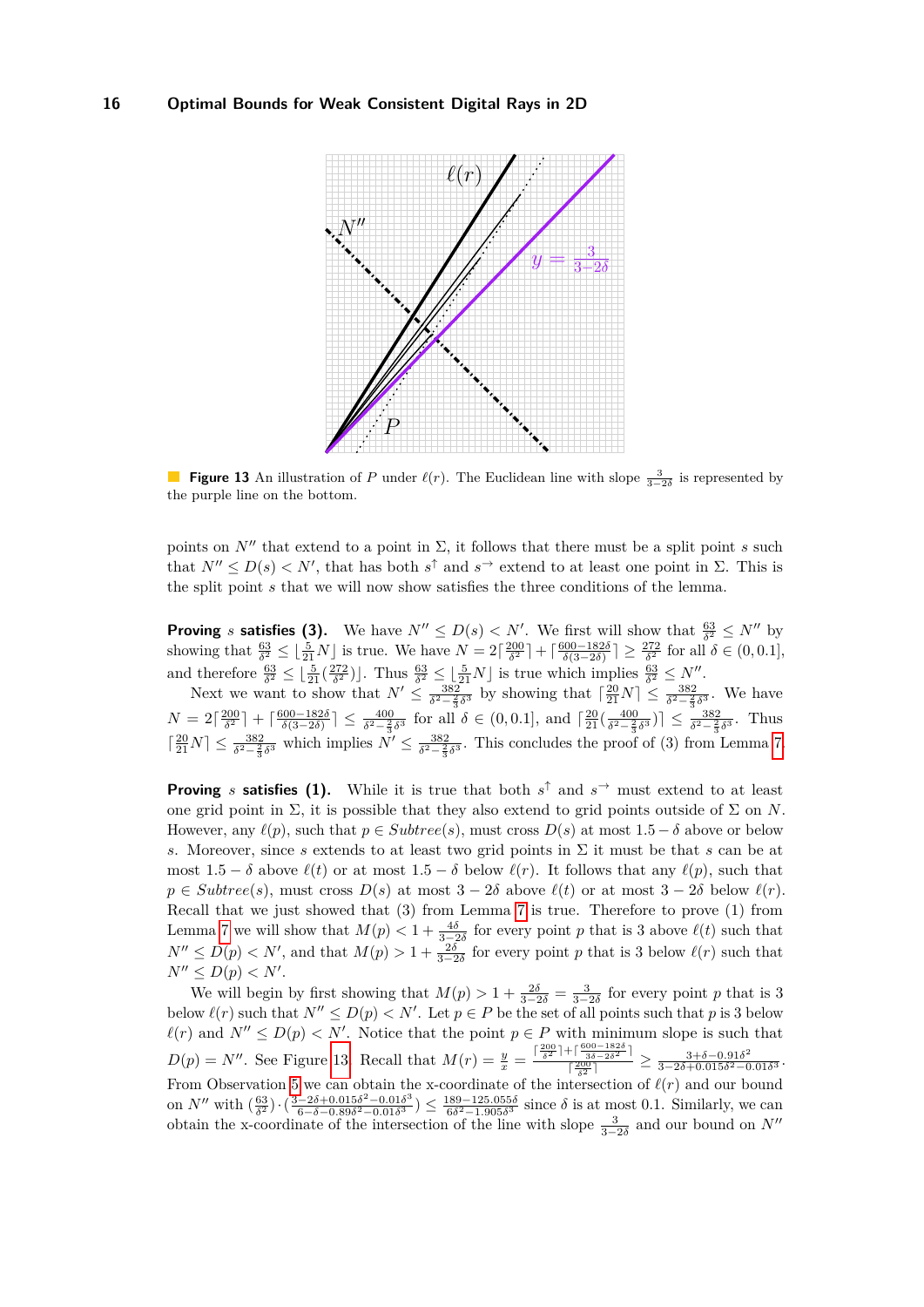<span id="page-16-0"></span>

**Figure 14** An illustration of the first case.

with  $\left(\frac{63}{\delta^2}\right) \cdot \left(\frac{3-2\delta}{6-2\delta}\right) = \frac{189-126\delta}{6\delta^2-2\delta^3}$ . If  $\frac{189-126\delta}{6\delta^2-2\delta^3} - \frac{189-125.055\delta}{6\delta^2-1.905\delta^3} > 3$  is true, then  $M(p) > \frac{3}{3-2\delta}$  for all  $p \in P$ . We have  $\frac{189-126\delta}{6\delta^2-2\delta^3} - \frac{189-125.055\delta}{6\delta^2-1.905\delta^3} > 3$  which is true if  $\frac{24.57-236.16\delta+140.58\delta^2+22.86\delta^3}{72\delta-46.86\delta^2-7.62\delta^3}$  $\frac{7236.16\delta + 140.58\delta^2 + 22.86\delta^3}{72\delta - 46.86\delta^2 - 7.62\delta^3} > 0.$ The denominator is always positive since  $\delta$  is at most 0.1. It follows from  $\delta \leq 0.1$  that the numerator is always positive. Indeed, 24*.*57−236*.*16(0*.*1)+140*.*58(0*.*1)2+22*.*86(0*.*1)<sup>3</sup> = 2*.*38266. Thus  $M(p) > \frac{3}{3-2\delta}$  for all  $p \in P$  which implies that for every  $p \in Subtree(s)$  it must be that  $M(p) > \frac{3}{3-2\delta}.$ 

 $\lim_{x \to 2} \frac{3-2\delta}{2}$ .<br>Next we will show that  $M(p) < 1 + \frac{4\delta}{3-2\delta} = \frac{3+2\delta}{3-2\delta}$  for every point *p* that is 3 above  $\ell(t)$ such that  $N'' \leq D(p) < N'$ . Let  $p \in P'$  be the set of all points such that p is 3 above  $\ell(t)$  and  $N'' \leq D(p) < N'$ . Recall that  $M(t) = \frac{y+21}{x-21} = \frac{\lceil \frac{200}{\delta^2} \rceil + \lceil \frac{600-182\delta}{\delta^2 - \delta^2} \rceil + 21}{\lceil \frac{200}{\delta} \rceil - 21}$  $\frac{\frac{7}{6} - \frac{3\delta - 2\delta^2}{3\delta - 2\delta^2} + 1 + 24}{\frac{200}{\delta^2} - 21}$  ≤  $\frac{3 + \delta}{3 - 2.5\delta}$ . From Observation [5](#page-11-2) we can obtain the x-coordinate of the intersection of  $\ell(t)$  and our bound on  $N''$  with  $\left(\frac{63}{\delta^2}\right) \cdot \left(\frac{3-2.5\delta}{6-1.5\delta}\right) = \frac{189-157.5\delta}{6\delta^2-1.5\delta^3}$ . Similarly, we can obtain the x-coordinate of the intersection of the line with slope  $\frac{3+2\delta}{3-2\delta}$  and our bound on  $N''$  with  $\left(\frac{63}{\delta^2}\right) \cdot \left(\frac{3-2\delta}{6}\right) = \frac{189-126\delta}{6\delta^2}$ . If  $\frac{189-157.5\delta}{6\delta^2-1.5\delta^3} - \frac{189-126\delta}{6\delta^2} > 3$  is true then  $M(p) < \frac{3+2\delta}{3-2\delta}$  for all  $p \in P'$ . We then have  $\frac{189-157.55}{6δ^2-1.5δ^3}$  −  $\frac{189-126δ}{6δ^2}$  > 3 is true if  $\frac{186-594δ+54δ^2}{72δ-18δ^2}$  $\frac{5-5940+540^2}{72\delta-18\delta^2} > 0$ . The denominator is always positive since  $\delta$  is at most 0.1. The numerator is positive since  $\delta \leq 0.1$ . Indeed, when  $\delta = 0.1$  we have  $186 - 594(0.1) + 54(0.1)^2 = 127.14$ . Thus  $M(p) < \frac{3+2\delta}{3-2\delta}$  for all  $p \in P'$  which implies that for every  $p \in Subtree(s)$  it must be that  $M(p) < \frac{3+2\delta}{3-2\delta}$ . Therefore it must be that for every  $p \in Subtree(s)$  that  $1 + \frac{2\delta}{3-2\delta} < M(p) < 1 + \frac{4\delta}{3-2\delta}$ . This concludes the proof of (1) from Lemma [7.](#page-13-1)

**Proving** *s* **satisfies (2).** We will first show that  $N - D(s) > \frac{7+\delta}{\delta}$ , and then use this bound to show that (2) must be true. Recall that  $N = x + y = 2\left[\frac{200}{\delta^2}\right] + \left[\frac{600 - 182\delta}{\delta(3 - 2\delta)}\right] \ge \frac{1200 - 200\delta - 182\delta^2}{3\delta^2 - 2\delta^3}$  $\frac{-2000-182δ^2}{3δ^2-2δ^3}$ . Next, recall that  $D(s) < N' \leq \frac{382}{\delta^2 - \frac{2}{3}\delta^3}$ . The difference between these two bounds is  $1200-200δ-182δ<sup>2</sup>$  382 − 54-200δ-182  $\frac{-200\delta - 182\delta^2}{3\delta^2 - 2\delta^3} - \frac{382}{\delta^2 - \frac{2}{3}\delta^3} = \frac{54 - 200\delta - 182\delta^2}{3\delta^2 - 2\delta^3}$  $\frac{200\delta - 182\delta^2}{3\delta^2 - 2\delta^3}$ . Clearly we can see that  $\frac{54 - 200\delta - 182\delta^2}{3\delta^2 - 2\delta^3}$  $\frac{-200\delta - 182\delta^2}{3\delta^2 - 2\delta^3}$  >  $\frac{7+\delta}{\delta}$  is true. It follows that  $N - D(s) > \frac{7+\delta}{\delta}$ . Let  $d = D(s) + \frac{7+\delta}{\delta}$ . Recall that  $s^{\uparrow}$  extends to at least one point in  $\Sigma$  and  $s^{\rightarrow}$  must also extend to at least one point in  $\Sigma$ . It then follows from  $N - D(s) > \frac{7+\delta}{\delta}$  that  $s^{\uparrow}$  extends to at least one point on *d* and  $s^{\rightarrow}$  must also extend to at least one point on *d*. We will show that this implies that  $ConeWidth(Subre(s), d) > 2-\frac{2\delta}{3}$ .

There are two cases to consider. The first is there is a split point in the path from  $s \rightarrow$  before *d*, and the second is there is no split point in the path from  $s \rightarrow$  before *d*. Let us consider the first case. Let  $s'$  be a split point in the path from  $s^{\rightarrow}$ . We will show that  $ConeWidth(Subtree(s), D(s') + 1) \geq 2$ . By assumption  $D(s') < d$  which implies that  $D(s') + 1 \leq d$ . Trivially,  $s^{\rightarrow} \in R(s'^{\rightarrow})$  and  $s^{\rightarrow} \in R(s'^{\uparrow})$ . Furthermore, since  $s^{\uparrow}$  must extend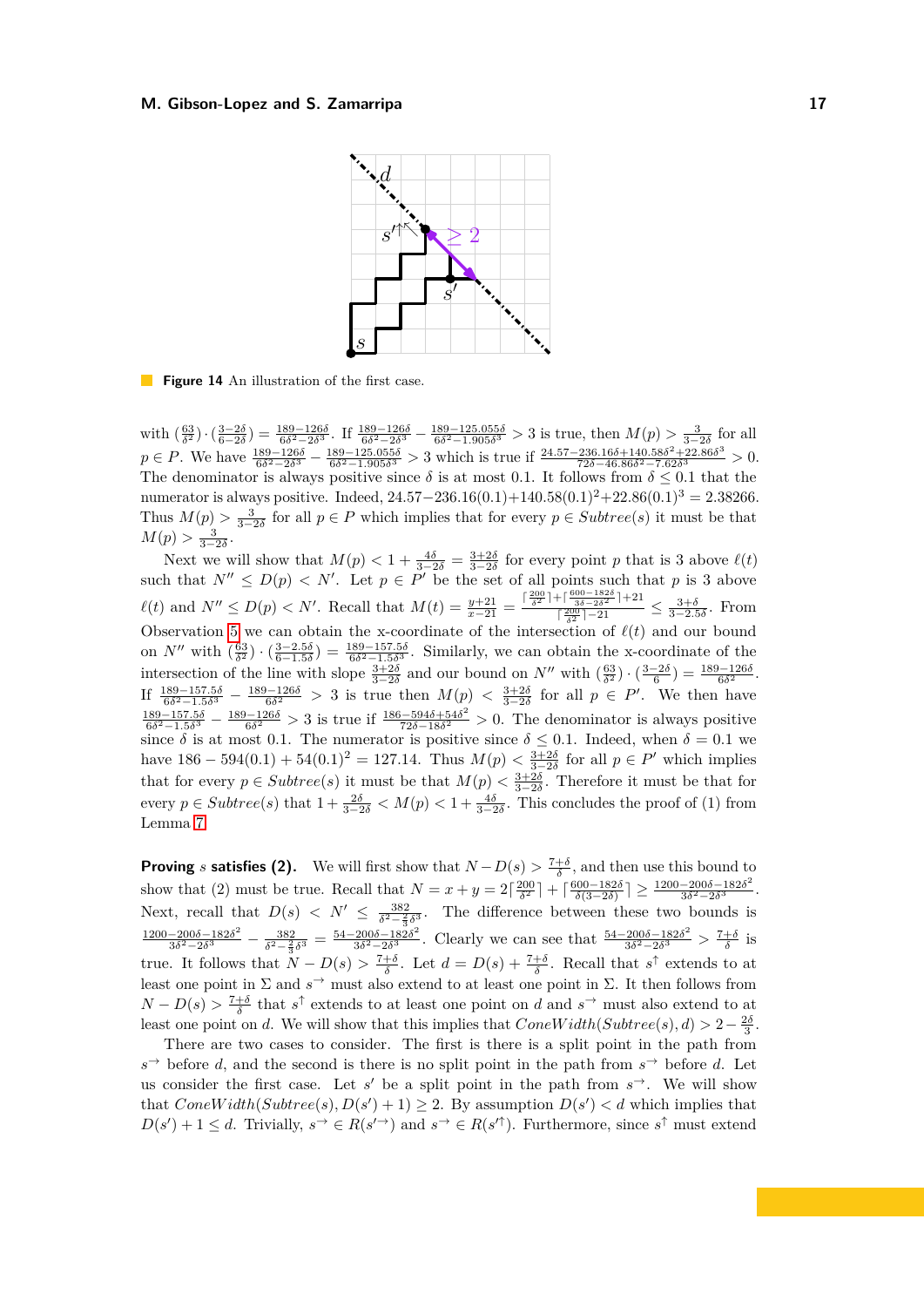<span id="page-17-0"></span>

<span id="page-17-1"></span>**Figure 15** An illustration of the points of the form *p<sup>j</sup>* and the point *h*.



**Figure 16** An illustration of how two consecutive movements on the path from  $s^{\rightarrow}$  to *d* implies that  $ConeWidth(Subre(s), D(r') > 2 - \frac{2\delta}{3})$ .

to *d* it then trivially extends to  $D(s') + 1$ . We also know from (S3) that any point that  $s^{\uparrow}$ extends to on  $D(s') + 1$  must be above  $s'^{\uparrow}$ . Notice that the diagonal distance between  $s'^{\rightarrow}$ and  $s'^{\uparrow \nwarrow}$  is 2. It then follows that  $ConeWidth(Subtree(s), D(s') + 1) \geq 2$  which implies *ConeWidth*( $Subtree(s), d$ ) ≥ 2. See Figure [14.](#page-16-0)

In the second case we consider the point  $h := (s_x + 1.5, s_y - 1.5)$ . Recall that the error is less than 1.5. This implies that the bottom edge of  $Cone(Subtree(s))$  must intersect  $D(s)$ above *h*. See Figure [15.](#page-17-0) It follows that all points in  $Subtree(s^{\rightarrow})$  have slope greater than *M*(*h*) otherwise the error is at least 1.5. Let the points  $p_j$  be of the form  $p_j := (s_x^{\rightarrow} + j, s_y^{\rightarrow} + j)$ for any  $j \geq 1$ . If  $s \rightarrow$  extends to a  $p_j$  then it must be that the path from  $s \rightarrow$  to diagonal  $D(p_j)$  has *j* vertical and *j* horizontal movements. We would like to know the maximum *j* for which  $s^{\rightarrow}$  can extend to  $p_j$  such that  $M(p_j) > M(h)$ . Notice that  $s^{\rightarrow} = (h_x - 0.5, h_y + 1.5)$ which implies  $M(p_j) = \frac{h_y + 1.5 + j}{h_x - 0.5 + j}$ . We will now solve for which j satisfies  $\frac{h_y + 1.5 + j}{h_x - 0.5 + j} \leq M(h)$ . Notice this is equivalent as asking for what *j* satisfies  $\frac{h_y+1.5+j}{h_x-0.5+j} \leq \frac{h_y}{h_x}$  $\frac{h_y}{h_x}$ . We then have  $h_y h_x + h_x (1.5 + j) \le h_y h_x + h_y (j - 0.5) \implies \frac{1.5 + j}{j - 0.5} \le \frac{h_y}{h_x}$  $\frac{h_y}{h_x}$ . Thus we would like to know for which *j* satisfies  $\frac{1.5+j}{j-0.5} \leq M(h)$ .

Given a fixed  $M(s)$ , we can see that  $M(h)$  grows as  $D(s)$  becomes larger. Recall that *M*(*s*) >  $\frac{3}{3-2\delta}$  and *D*(*s*) ≥ *N*<sup>′′</sup>. It follows that *M*(*h*) is at least the slope of the point, *q*, that is 1.5 diagonal distance below  $Inter(\ell(3-2\delta,3), N'')$ . From Observation [5](#page-11-2) we then have  $q_x = \frac{3-2\delta}{6-2\delta}N'' + 1.5 \leq \frac{189-117\delta}{6\delta^2-2\delta^3}$  and  $q_y = N'' - \frac{189-117\delta}{6\delta^2-2\delta^3} = \frac{189-9\delta}{6\delta^2-2\delta^3}$ . We can then conclude that  $M(h) \ge \frac{189 - 9\delta}{189 - 117\delta}$ .

It follows that if we find for which  $j$  is  $\frac{1.5+j}{j-0.5} \leq \frac{189-9\delta}{189-117\delta}$  true, it will also be true for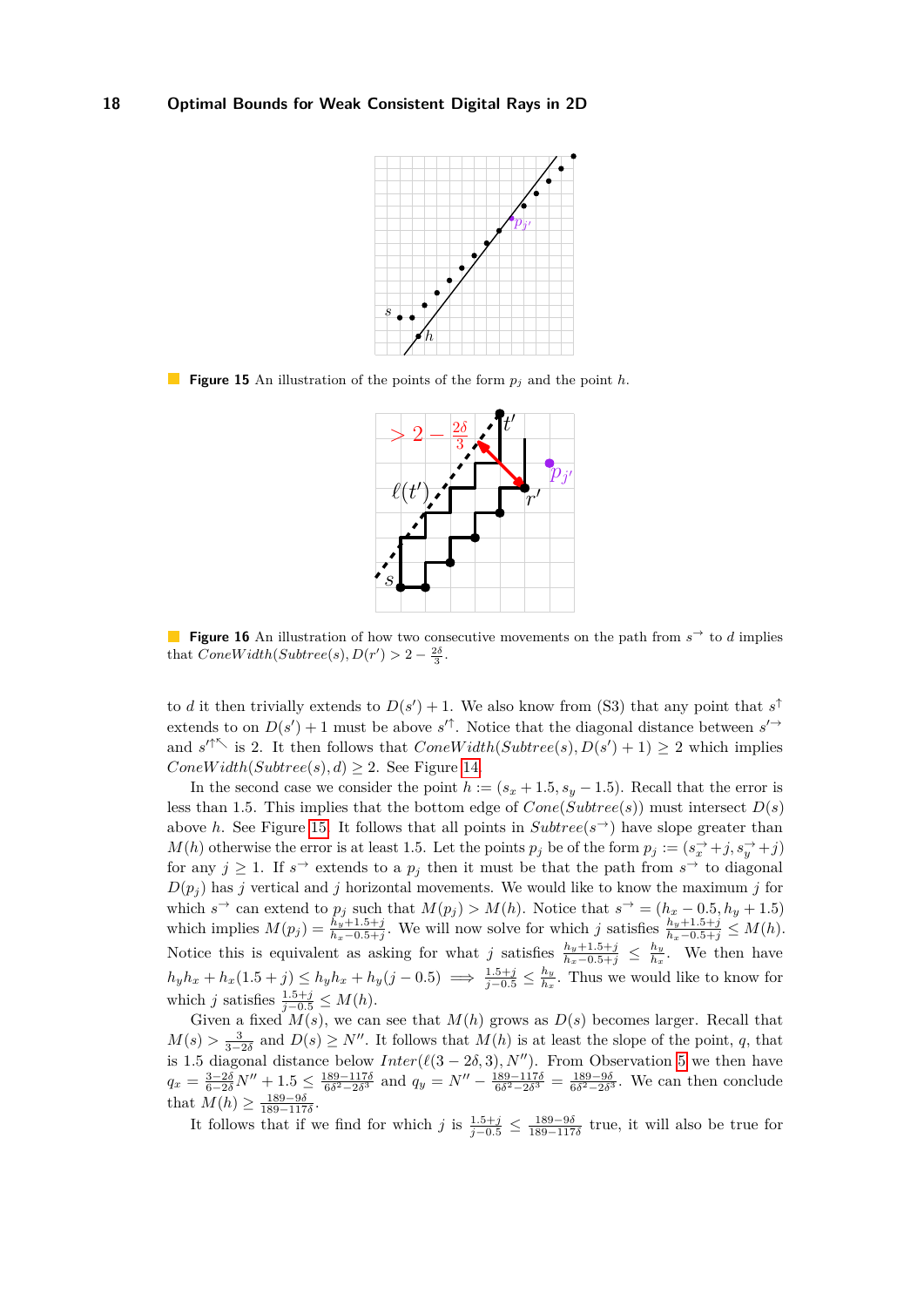<span id="page-18-0"></span>

**Figure 17** *d* ∈ D that satisfies the properties below. The red dotted line represents  $ConeWidth(Subre(s), d) > 2 - \delta$ , and  $t^d$  is at most  $\frac{2}{3}\delta$  below  $p^{\nwarrow}$ .

 $\frac{1.5+j}{j-0.5}$  ≤ *M*(*h*). We then have  $\frac{1.5+j}{j-0.5}$  ≤  $\frac{189-9δ}{189-117δ}$  is true for all  $j \ge \frac{378-180δ}{108δ}$ . Therefore the maximum *j* for which  $s^{\rightarrow}$  can extend to  $p_j$  is  $j = \lceil \frac{378-180\delta}{108\delta} \rceil - 1$ . Let  $j' := \lceil \frac{378-180\delta}{108\delta} \rceil$ , that is the maximum *j* plus 1. Let us then consider what point  $s^{\rightarrow}$  must extend to on  $D(p_{j'})$ . Because  $M(p_{j'}) < M(h)$  it must be that  $s^{\rightarrow}$  extends to a point who's slope is at minimum  $M(p_{j'}^{\lt} )$ . Recall that  $p_{j'}$  is *j*' vertical and *j'* horizontal movements away from  $s^{\rightarrow}$ . It then follows that  $p_{j'}^{\nwarrow}$  is  $j' + 1$  vertical and  $j' - 1$  horizontal movements away from  $s^{\rightharpoonup}$ . Therefore the path from  $s^{\rightarrow}$  to  $D(p_{j'})$  must have at least two more vertical than horizontal movements. It then follows from pigeonhole principle that the path from  $s^{\rightarrow}$  to  $D(p_{j'})$  must contain at least two consecutive vertical movements. See Figure [16.](#page-17-1)

Notice that  $D(p_{j'}) = D(s)+2j'+1 = D(s)+2\cdot\left[\frac{378-180\delta}{108\delta}\right]+1 < D(s)+2\cdot\left(\frac{378-180\delta}{108\delta}+1\right)+1 \leq$  $D(s) + \frac{7}{\delta}$ . Recall that  $d = D(s) + \frac{7+\delta}{\delta}$ . Clearly  $D(p_{j'}) < d$ . Therefore the path from  $s^{\to}$  to *d* must contain at least two consecutive vertical movements. We will now show these consecutive vertical movements imply  $ConeWidth(Subree(s), d) > 2 - \frac{2\delta}{3}$ . Let r' be a point such that  $D(r') \leq d-2$  and  $s^{\rightarrow}$  extends to *r*',  $r'^{\uparrow}$ , and  $r'^{\uparrow\uparrow}$ . Let  $t' := r'^{\uparrow\uparrow\uparrow}$ . Recall that  $s^{\uparrow}$  must extend to *N* which implies  $s^{\uparrow}$  also extends to  $D(t')$ . We also know from (S3) that any point that  $s^{\uparrow}$ extends to on  $D(t')$  must be above  $r'^{\uparrow\uparrow}$ . This implies that  $ConeWidth(Subtree(s), D(r'))$  is at least the diagonal distance between  $r'$  and  $Inter(\ell(t'), D(r'))$ . As we showed in our proof of (1) from Lemma [7](#page-13-1) all points *s* extends to must have slope less than  $\frac{3+2\delta}{3-2\delta}$  which implies that  $M(t') < \frac{3+2\delta}{3-2\delta}$ , otherwise there is no point  $s^{\uparrow}$  can extend to on  $D(t')$ . Let *z* be the point that is 2− $\frac{2\delta}{3}$  above *r'*. Let  $\overline{t'}$  be the Euclidean line that intersects both *t'* and *z*. If *Inter*( $\ell(t')$ ,  $D(r')$ ) is above  $Inter(\overline{t'}, D(r'))$  then  $ConeWidth(Subre(s), D(r')) > 2 - \frac{2\delta}{3}$ . We then have  $M(\overline{t'}) = \frac{t'_y - z_y}{t'_x - z_x} = \frac{t'_y - (t'_y - (1 + \frac{2\delta}{3}))}{t'_x - (t'_x - (1 - \frac{2\delta}{3}))}$  $\frac{t_y - (t_y - (1 + \frac{2}{3}))}{t'_x - (t'_x - (1 - \frac{2\delta}{3}))} = \frac{3+2\delta}{3-2\delta}$ . It then follows that  $M(t') < M(\overline{t'})$  which implies that  $Inter(\ell(t'), D(r'))$  is above  $Inter(\overline{t'}, D(r'))$ . Thus  $ConeWidth(Subre(s), D(r'))$ 2 –  $\frac{2\delta}{3}$  which implies that  $ConeWidth(Subre(s), d) > 2 - \frac{2\delta}{3}$ . This concludes the proof of (2) from Lemma [7,](#page-13-1) which then concludes the entire proof of Lemma [7.](#page-13-1)

Using the existence of *s* from Lemma [7,](#page-13-1) we can prove Theorem [2.](#page-5-2) We show that given such an  $s$ , there there must be a point  $p$  as described in the proof sketch. Then it is the case that *p* is on a segment whose error is at least  $1.5 - \delta > 1.5 - \epsilon$ .

**Proof.** Let *s* be a split point as described in Lemma [7.](#page-13-1) We will show that there must be a point *p* such that  $p \in R(s)$  and the parent of *p* will be more than  $1.5 - \delta$  from an edge of *Cone*(*Subtree*(*s*)).

◀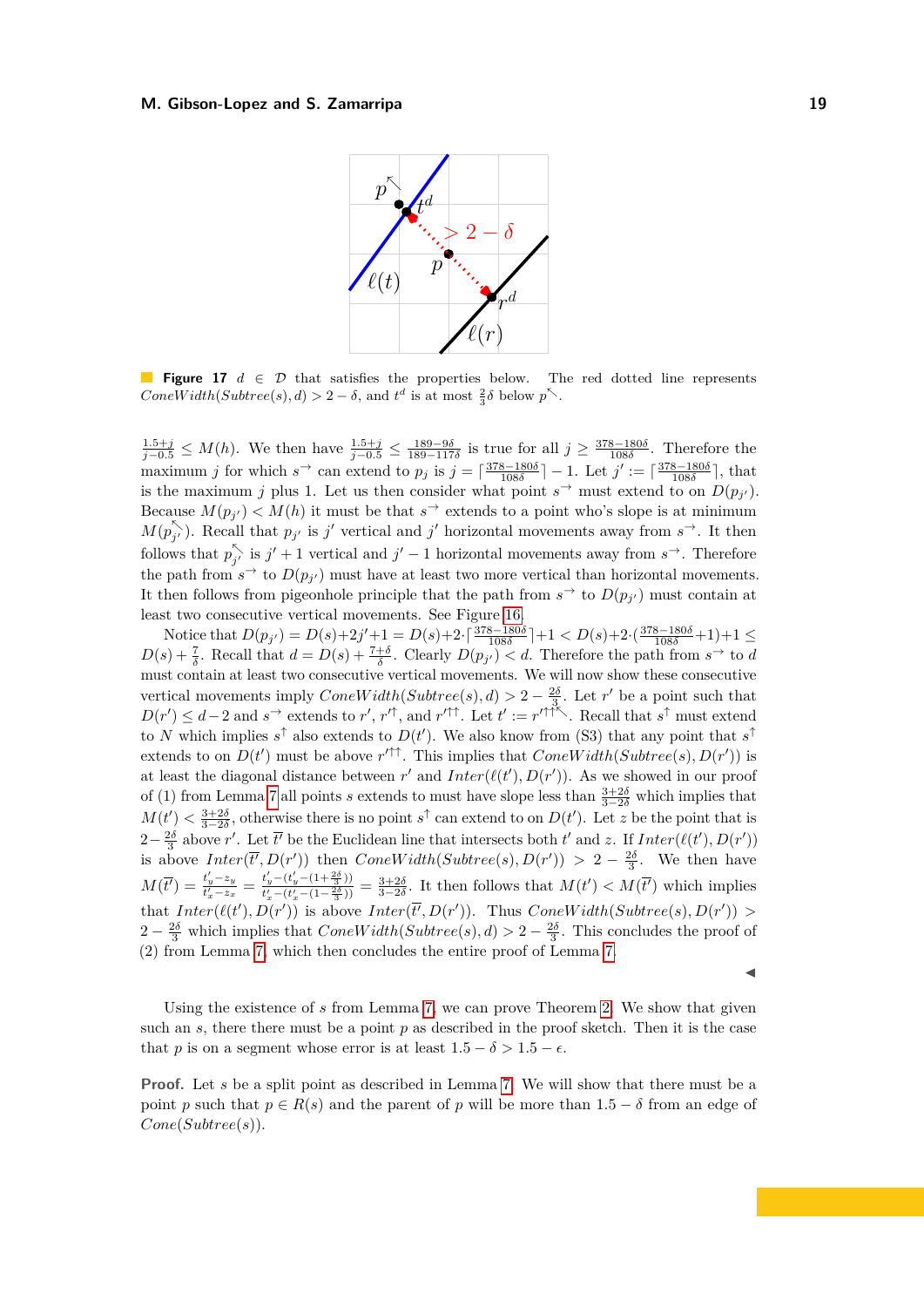<span id="page-19-0"></span>

<span id="page-19-1"></span>**Figure 18** The case when  $p^{\leftarrow}$  is the parent of p. The red dotted line represents the distance between  $p^{\leftarrow}$  and q.



**Figure 19** The case when  $p^{\downarrow}$  is the parent of p. The red dotted line represents the distance between  $p^{\downarrow}$  and *q*.

Let  $\ell(t)$  be the left edge of  $Cone(Subtree(s))$  and  $\ell(r)$  be the right edge of  $Cone(Subtree(s))$ . For a diagonal *d* let  $t^d$  be  $Inter(\ell(t), d)$ , and let  $r^d$  be  $Inter(\ell(r), d)$ . Let  $\mathcal D$  be the set of all diagonals such that  $d \in \mathcal{D}$  if  $d \leq D(s)$ ,  $0 \leq t_x^d - \lfloor t_x^d \rfloor \leq \frac{2}{3}\delta$ , and  $ConeWidth(Subre(s), d) >$ 2 − *δ*. That is to say  $d \in D$  if  $d \le D(s)$ ,  $t^d$  is at most  $\frac{2}{3}δ$  below a grid point on *d*, and the cone width of *s* on *d* is more than  $2 - \delta$  (Figure [17\)](#page-18-0). Let  $d \in \mathcal{D}$  be such a diagonal. Let  $p := (\lceil t_x^d \rceil, \lfloor t_y^d \rfloor)$ . Notice that all points above *p* on  $D(p)$  are more than 1.5 – *δ* away from  $r<sup>d</sup>$  and all points below *p* on *D*(*p*) are more than 1*.*5 − *δ* away from  $t<sup>d</sup>$ . It then follows that  $p \in R(s)$  and  $r_x^d - p_x < 1.5 - \delta$ , otherwise the error is more than  $1.5 - \delta$ .

There are two cases to consider. The first is if  $p^{\leftarrow}$  is the parent of p, and the second is if  $p^{\downarrow}$  is the parent of *p*.

Let us first consider when  $p^{\leftarrow}$  is the parent of *p*. We will show that  $r_x^{d-1} - p_x^{\leftarrow} > 1.5 - \delta$ . Let *r'* be the point that is exactly  $\delta$  above  $p^{\searrow}$ , that is  $r' = (p_x + 1 - \delta, p_y - 1 + \delta)$ . Note that  $r^d$  will always be strictly below  $r'$ . Let q be the point that is  $1.5 - \delta$  below  $p^{\leftarrow}$ , that is  $q := (p_x + 0.5 - \delta, p_y - 1.5 + \delta)$  (Figure [18\)](#page-19-0). Note that  $r^{d-1}$  must be above or on *q* in order for the error to be at most  $1.5 - \delta$ . The slope of the Euclidean line that intersects both q and r' is  $\frac{r'_y-q_y}{r'_x-q_x} = \frac{p_y-1+\delta-(p_y-1.5+\delta)}{p_x+1-\delta-(p_x+0.5-\delta)} = 1$ . This implies that the slope of  $\ell(r)$  would need to be less than 1 in order for  $r^{d-1}$  to be above or on *q*. However, Lemma [7](#page-13-1) states that  $M(\ell(r)) > \frac{3}{3-2\delta} > 1$ . It follows that  $r^{d-1}$  is below *q* and therefore  $r_x^{d-1} - p_x^{\leftarrow} > 1.5 - \delta$ .

Next we consider the case when  $p^{\downarrow}$  is the parent of *p*. We will show that  $p_x^{\downarrow} - t_x^{d-1} > 1.5 - \delta$ . Let *t'* be the point that is  $\frac{2}{3}\delta$  below  $p^{\nwarrow}$ . Note that  $t^d$  will always be strictly above *t'*. Let *q*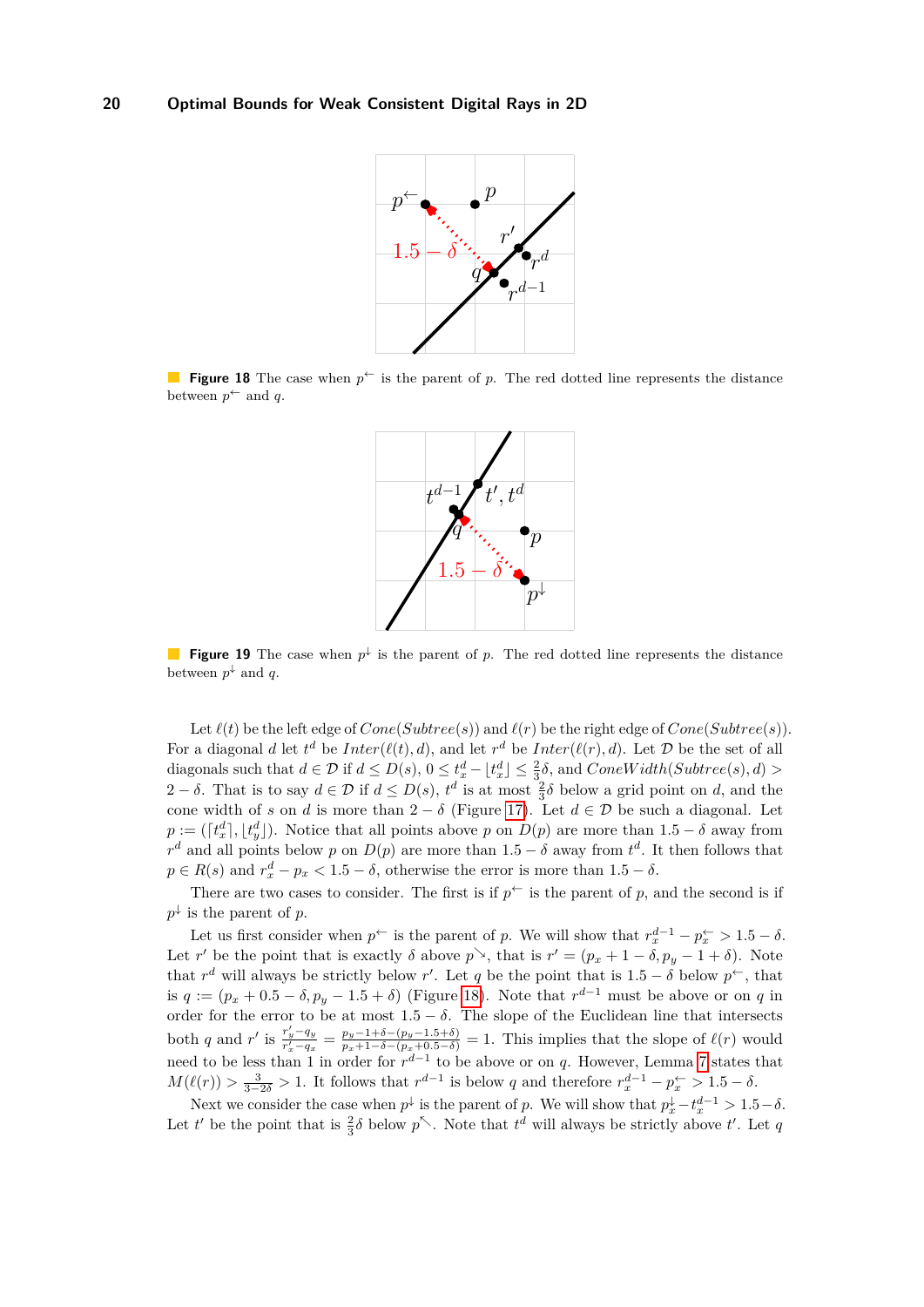<span id="page-20-0"></span>

**Figure 20** The cases for where *ℓ*(*t*) crosses *D*(*s*) as described above. *D*(*s*) is represented by the purple dashed dotted line.

be the point that is  $1.5 - \delta$  above  $p^{\downarrow}$ , that is  $q := (p_x - 1.5 + \delta, p_y + 0.5 - \delta)$  (Figure [19\)](#page-19-1). Note that  $t^{d-1}$  must be below or on *q* in order for the error to be at most 1.5 −  $\delta$ . The slope of the Euclidean line that intersects both *q* and *t'* is  $\frac{p_y+1-\frac{2}{3}\delta-(p_y+0.5-\delta)}{p_y-1+\frac{2}{3}\delta-(p_y-1.5+\delta)}$  $\frac{p_y+1-\frac{2}{3}\delta-(p_y+0.5-\delta)}{p_x-1+\frac{2}{3}\delta-(p_x-1.5+\delta)}=\frac{3+2\delta}{3-2\delta}$ . This implies the slope of  $\ell(t)$  would need to be more than  $\frac{3+2\delta}{3-2\delta}$  in order for  $t^{d-1}$  to be below or on *q*. However, Lemma [7](#page-13-1) states that  $M(\ell(t)) < \frac{3+2\delta}{3-2\delta}$ . It follows that  $t^{d-1}$  is above *q* and therefore  $p_x^{\downarrow} - t_x^{d-1} > 1.5 - \delta$ .

Therefore if we show that at least one  $d \in \mathcal{D}$  exists then we are done. We will do so by first showing there exists a diagonal  $d^*$  that is the smallest diagonal for which the cone width of  $Subtree(s)$  is greater than  $2 - \delta$ . We will then show that there must be a diagonal greater than  $d^*$  and less than or equal to  $D(s)$  for which  $\ell(t)$  crosses at most  $\frac{2}{3}\delta$  below a grid point.

Let us begin by bounding for which diagonals the cone width of *Subtree*(*s*) must be greater than 2 –  $\delta$ . Recall Lemma [7](#page-13-1) states that  $ConeWidth(Subre(s), D(s) + \frac{7+\delta}{\delta})$  > 2 –  $\frac{2}{3}$ δ. Trivially, because  $\ell(t)$  and  $\ell(r)$  are Euclidean lines that intersect the origin the diagonal distance between them is directly proportional to the diagonal in which we are measuring the distance. It then follows that  $ConeWidth(Subre(s), D(s) - d') = (\frac{D(s) - d'}{D(s) + 7\pi})$  $\frac{D(s)-a}{D(s)+\frac{7+\delta}{\delta}}$ .

 $(ConeWidth(Subre(s), D(s) + \frac{7+\delta}{\delta})) > (\frac{D(s)-d'}{D(s)+\frac{7+\delta}{\delta}}) \cdot (2-\frac{2\delta}{3})$  for some diagonal  $D(s) - d'$ .  $\frac{D(s)-d'}{D(s)+\frac{7+\delta}{\delta}}$   $\cdot$  (2− $\frac{2\delta}{3}$ ) for some diagonal *D*(*s*)−*d*'. Let us now solve for a bound on *d'* for when  $ConeWidth(Subre(s), D(s) - d') > 2 - \delta$ . We have  $\left(\frac{D(s)-d'}{D(s)+T+1}\right)$  $\frac{D(s) - d'}{D(s) + \frac{7+\delta}{\delta}}$  ·  $(2 - \frac{2}{3}\delta) > 2 - \delta \implies d' < \frac{\delta^2 D(s) + 15\delta + 3\delta^2 - 42}{6\delta - 2\delta^2}$  $\frac{+15\delta+3\delta^2-42}{6\delta-2\delta^2}$ . Let  $\hat{d} := \frac{\delta^2 D(s)+15\delta+3\delta^2-42}{6\delta-2\delta^2}$  $\frac{+150+30-42}{6\delta-2\delta^2} - 1 =$ *δ* <sup>2</sup>*D*(*s*)+9*δ*+5*δ* <sup>2</sup>−42

 $\frac{6}{60}$  $\frac{6}{20}$ <sup>2</sup> $-2\delta$ <sup>2</sup>. Notice that the denominator of  $\hat{d}$  is positive since  $\delta \leq 0.1$  by definition of *s*, and the numerator of  $\hat{d}$  is positive because we know from Lemma [7](#page-13-1) that  $D(s) \geq \frac{63}{\delta^2}$ , indeed the numerator is at least  $\delta^2 \frac{63}{\delta^2} + 9\delta + 5\delta^2 - 42 = 21 + 9\delta + 5\delta^2$ . This implies that  $D(s) - \hat{d} < D(s)$ , and that  $d^* = \left[D(s) - \frac{\delta^2 D(s) + 15\delta + 3\delta^2 - 42}{6\delta - 2\delta^2}\right]$  $\frac{+15\delta+3\delta-42}{6\delta-2\delta^2}$  < D(*s*). This implies that  $ConeWidth(Subtree(s), D(s)) > 2 - \delta.$ 

We will now show that  $\ell(t)$  crosses a diagonal between  $[d^*, D(s)]$  at most  $\frac{2}{3}\delta$  below a grid point. We begin by bounding where  $\ell(t)$  can cross  $D(s)$ . Let  $\alpha$  be the point that is 1.5 – *δ* above *s*, let  $\kappa := s^{\nwarrow}$ , let  $\gamma$  be the point that is  $\frac{2}{3}\delta$  below  $\kappa$ , and let  $\beta$  be the point that is 0.5 above *s* (Figure [20\)](#page-20-0). Trivially,  $t^{D(s)}$  must be below or on  $\alpha$ , otherwise  $t^{D(s)}$  is more than  $1.5 - \delta$  above *s*. It follows from  $ConeWidth(Subtree(s), D(s)) > 2 - \delta$  that  $t^{D(s)}$ is above or on  $\beta$ , otherwise  $r^{D(s)}$  is more than  $1.5 - \delta$  below *s*. Therefore it must be that  $\alpha_x \leq t_x^{D(s)} \leq \beta_x$ . There are three cases to consider. The first is that  $\kappa_x \leq t_x^{D(s)} \leq \gamma_x$ . Notice for this case that  $t^{D(s)}$  is at most  $\frac{2}{3}\delta$  below the grid point *κ*. Since  $d^* < D(s)$  it follows that  $D(s) \in \mathcal{D}$  and  $p = s$  for this case and we are done. The second case is that  $\gamma_x < t_x^{D(s)} \leq \beta_x$ ,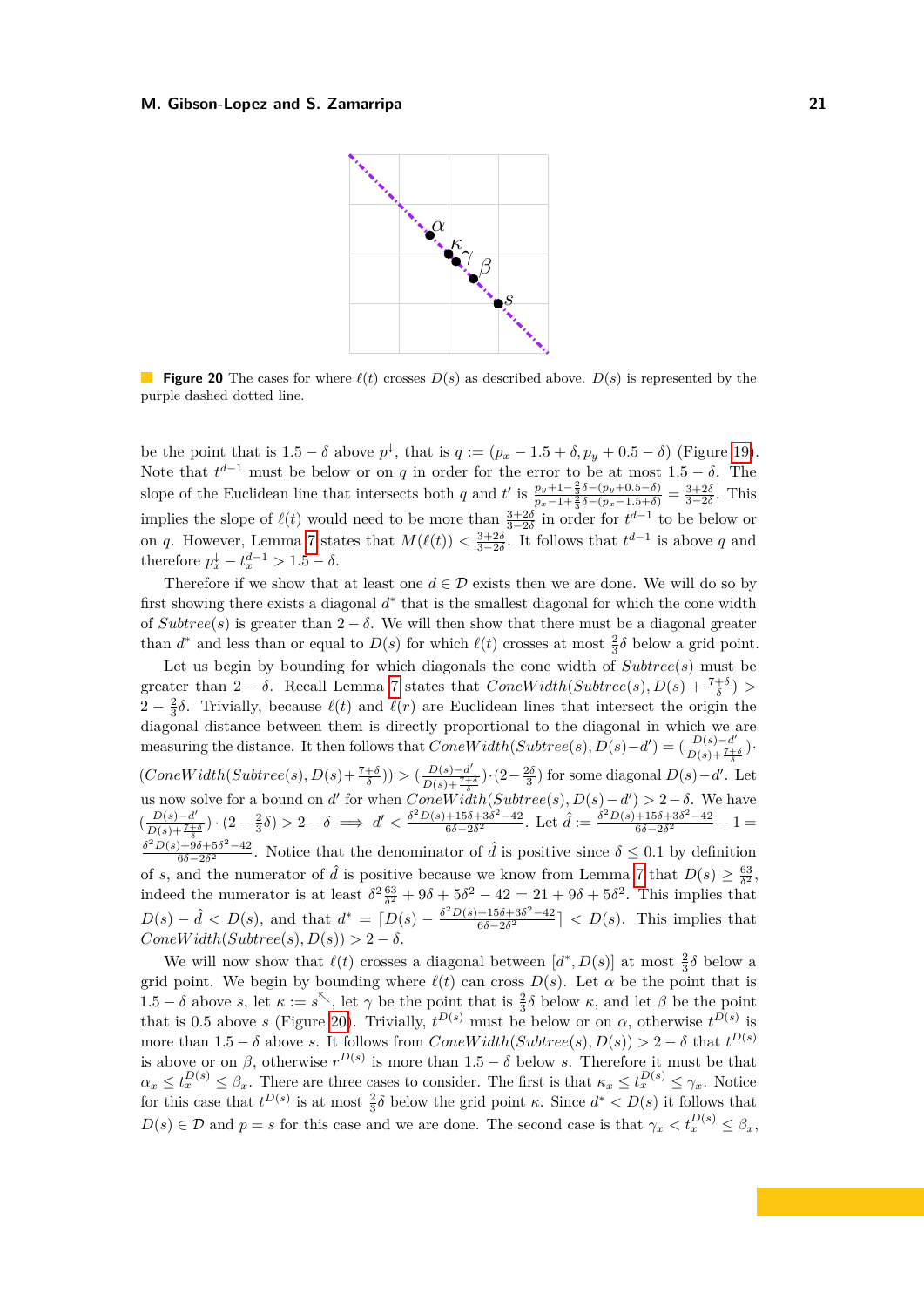and the third case is that  $\alpha_x \leq t_x^{D(s)} < \kappa_x$ . Recall by definition of *s* that  $\delta \leq 0.1$  which implies  $\gamma_x < \beta_x$  for the second case and  $\alpha_x < \kappa_x$  for the third case.

We now analyze the second case when  $\gamma_x < t_x^{D(s)} \leq \beta_x$ . The third case when  $\alpha_x \leq$  $t_x^{D(s)} < \kappa_x$  is analyzed the same as the second and we make note of any differences between the two cases.

Let the grid points  $q_j$  be of the form  $q_j := (s_x^{\kappa} + 1 - j, s_y^{\kappa} - j)$  for  $j \ge 0$   $(q_j := (s_x^{\kappa} - j, s_y^{\kappa} - j)$ for  $j \geq 0$  for the third case). Let *Q* be the set of all  $q_i$  points and let  $\ell(Q)$  be the Euclidean line that intersects all points in *Q* (Figure [21\)](#page-21-0). For any diagonal *d* let  $Q<sup>d</sup>$  be the point where  $\ell(Q)$  and *d* intersect. Let *v* be the intersection of  $\ell(t)$  and  $\ell(Q)$ . Notice that  $D(v) \leq D(s)$  since  $t_x^{D(s)} \leq \beta_x$ ,  $Q^{D(s)} = \beta$ ,  $M(\ell(t)) > 1$ , and  $M(\ell(Q)) = 1$   $(D(v) < D(s))$ since  $t_x^{D(s)} < s_x^{\nwarrow}$  and  $Q^{D(s)} = s^{\nwarrow}$  for the third case). We will show that a  $q^* \in Q$  exists such that  $0 \le t_x^{D(q^*)} - q_x^* \le \frac{2}{3}\delta$  and  $D(q^*) \in \mathcal{D}$ .

<span id="page-21-0"></span>

**Figure 21** (a) Second case illustration. (b) Third case illustration.

We will do this by first showing that there must be a  $q \in Q$  such that  $0 \le t_x^{D(q)} - q_x \le \frac{2}{3}\delta$ and  $D(v) - D(q) < 2$ .

Let  $v' := (\lceil v_x \rceil, \lceil v_y \rceil)$  and  $v'' := v'^{\checkmark}$  (Figure [22\)](#page-22-2). Notice that  $v', v'' \in Q$ . There are two cases. Let A denote the first case for when  $v = v'$ , and let B denote the second case for when  $v \neq v'$ . Trivially  $q = v'$  for case A. For case B let the point *w* be the point  $\frac{2}{3}\delta$  below when  $v \neq v$ . Invitancy  $q = v$  for ease  $\lambda$ . For ease *b* fee the point *w* be the point  $\frac{3}{3}v$  below<br>*v''*. Notice that  $w = (v_x' - 1 + \frac{2}{3}\delta, v_y' - 1 - \frac{2}{3}\delta)$ . The slope of the line that intersects both *v'* and *w* is  $\frac{v'_y - w_y}{v'_x - w_x} = \frac{v'_y - (v'_y - 1 - \frac{2}{3}\delta)}{v'_x - (v'_x - 1 + \frac{2}{3}\delta)}$  $\frac{v_y - (v_y - 1 - \frac{2}{3}\delta)}{v_x' - (v_x' - 1 + \frac{2}{3}\delta)} = \frac{3+2\delta}{3-2\delta}$ . From Lemma [7](#page-13-1) we know that  $M(\ell(t)) < \frac{3+2\delta}{3-2\delta}$ . It follows that  $0 \le t_x^{D(v'')} - v_x'' \le \frac{2}{3}\delta$ .

Trivially,  $D(v') - D(v'') = 2$  which implies  $D(v) - D(v'') < 2$ . Which implies that  $q = v''$  in this case. Therefore there must be a  $q \in Q$  such that  $0 \le t_x^{D(q)} - q_x \le \frac{2}{3}\delta$  and  $D(v) - D(q) < 2$  for either case A or B.

Next we will show that  $d^* < D(q)$  by showing that  $d^* < D(v) - 2$ . Let  $q_{j'} := (s_x^* +$  $1 - j', s_y^{\nwarrow} - j'$  for  $j' := \frac{3}{2\delta} (q_{j'} := (s_x^{\nwarrow} - j', s_y^{\nwarrow} - j')$  for  $j' := \frac{3-\delta}{2\delta}$  for the third case). Note that while  $q_{j'} \in \ell(Q)$ , *j'* might not be an integer which implies  $q_{j'}$  might not be in *Q* (Figure [23\)](#page-22-3). The slope of the line that intersects both  $s^{\nwarrow}$  and  $q_{j'}$  is  $\frac{s^{\nwarrow}_{y} - (s^{\nwarrow}_{y} - j')}{s^{\nwarrow}_{y} - (s^{\nwarrow}_{y} + 1 - j)}$  $\frac{s_y - (s_y - j)}{s_x^2 - (s_x^2 + 1 - j')}$  =  $s_y^{\nwarrow}$   $-(s_y^{\nwarrow} - \frac{3}{2\delta})$  $\frac{s_y - (s_y - \frac{3}{2\delta})}{s_x - (s_x + 1 - \frac{3}{2\delta})} = \frac{3}{3 - 2\delta}$  (slope of the line the intersects the point 0.5 above  $s^{\nwarrow}$  and  $q_{j'}$  is  $s_y^{\nwarrow}$  +0.5– $(s_y^{\nwarrow} - \frac{3-\delta}{2\delta})$  $\frac{s_y}{s_x^2 - 0.5 - (s_x^2 - \frac{3-\delta}{2\delta})} = \frac{3}{3-2\delta}$  for the third case). From Lemma [7](#page-13-1) we know that  $M(\ell(t)) > \frac{3}{3-2\delta}$ , and recall that  $t_x^{D(s)} > \gamma_x (t_x^{D(s)} \ge \alpha_x$  for the third case). It then follows that  $D(q_{j'}) < D(v)$ which implies that  $D(q_{j'}) - 2 < D(v) - 2$ . Note that  $s_x^{\lt} \gt + s_y^{\lt} = D(s)$ . We have  $D(q_{j'}) - 2 =$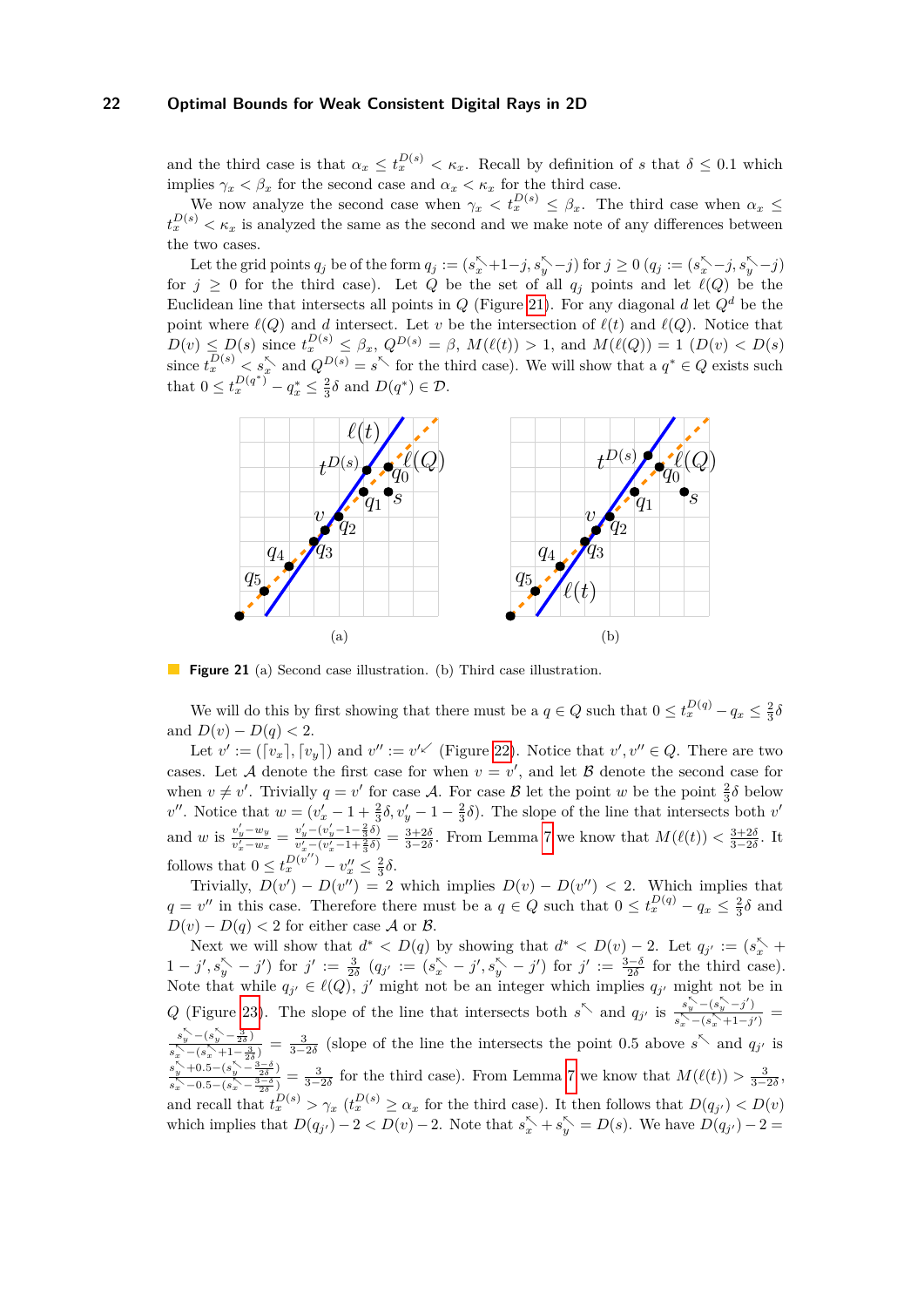<span id="page-22-2"></span>

<span id="page-22-3"></span>**Figure 22** An illustration of the Euclidean line that passes through  $v'$  and  $w$ .  $\ell(Q)$  is represented by an orange dashed line.



**Figure 23** An illustration of  $q_{j'}$ .  $\ell(Q)$  is represented by an orange dashed line.

 $s_{y}^{k} - \frac{3}{2\delta} + s_{x}^{k} + 1 - \frac{3}{2\delta} - 2 = D(s) - \frac{3+\delta}{\delta} (D(q_{j'}) - 2) = s_{y}^{k} - \frac{3-\delta}{2\delta} + s_{x}^{k} - \frac{3-\delta}{2\delta} - 2 =$  $D(s) - \frac{3+\delta}{\delta}$  for the third case). We then would like to know if  $D(q_{j'}) - 2 > d^*$ . That is  $D(s) - \frac{3+\delta}{\delta} > [D(s) - \frac{\delta^2 D(s) + 15\delta + 3\delta^2 - 42}{6\delta - 2\delta^2}$  $\frac{+15\delta+3\delta^2-42}{6\delta-2\delta^2}$ . Note that  $[D(s) - \frac{\delta^2 D(s)+15\delta+3\delta^2-42}{6\delta-2\delta^2}$  $\frac{+150+30-42}{6δ-2δ^2}$  | <  $D(s) - \frac{\delta^2 D(s) + 15\delta + 3\delta^2 - 42}{6\delta - 2\delta^2}$  $\frac{+15\delta+3\delta^2-42}{6\delta-2\delta^2}+1$ . So we can solve if  $D(s)-\frac{3+\delta}{\delta}>D(s)-\frac{\delta^2D(s)+15\delta+3\delta^2-42}{6\delta-2\delta^2}$  $\frac{+150+30-42}{6\delta-2\delta^2}+1$ is true. We have  $D(s) - \frac{3+\delta}{\delta} - (D(s) - \frac{\delta^2 D(s) + 15\delta + 3\delta^2 - 42}{6\delta - 2\delta^2}$  $\frac{6\delta + 3\delta^2 - 42}{6\delta - 2\delta^2} + 1$  > 0  $\implies \frac{\delta^2 D(s) + 9\delta + 7\delta^2 - 60}{6\delta - 2\delta^2}$  $\frac{6\delta-2\delta^2}{6\delta-2\delta^2} > 0.$ Notice that the denominator is positive since  $\delta \leq 0.1$  by definition of *s*, and the numerator is positive because we know from Lemma [7](#page-13-1) that  $D(s) > \frac{63}{\delta^2}$ , indeed the numerator is at least  $\delta^2 \frac{63}{\delta^2} + 9\delta + 7\delta^2 - 60 = 63 + 9\delta + 7\delta^2 - 60 = 3 + 9\delta + 7\delta^2$ . It follows that  $d^* < D(q_{j'}) - 2$ which implies that  $d^* < D(v) - 2$ . It then follows from  $D(v) - D(q) < 2$  that  $d^* < D(q)$ . We can then conclude that there exists a  $q^*$  as described above for all three cases.

It then follows from the definition of D that there must also be a point  $p \in R(s)$  whose parent is more than  $1.5 - \delta$  from an edge of  $Cone(Subtree(s))$ . Therefore the error is greater than  $1.5 - \delta$ .

#### **References**

◀

<span id="page-22-0"></span>**<sup>1</sup>** Man-Kwun Chiu and Matias Korman. High dimensional consistent digital segments. *SIAM J. Discret. Math.*, 32(4):2566–2590, 2018. [doi:10.1137/17M1136572](https://doi.org/10.1137/17M1136572).

<span id="page-22-1"></span>**<sup>2</sup>** Man-Kwun Chiu, Matias Korman, Martin Suderland, and Takeshi Tokuyama. Distance bounds for high dimensional consistent digital rays and 2-d partially-consistent digital rays. In Fabrizio Grandoni, Grzegorz Herman, and Peter Sanders, editors, *28th Annual European Symposium*